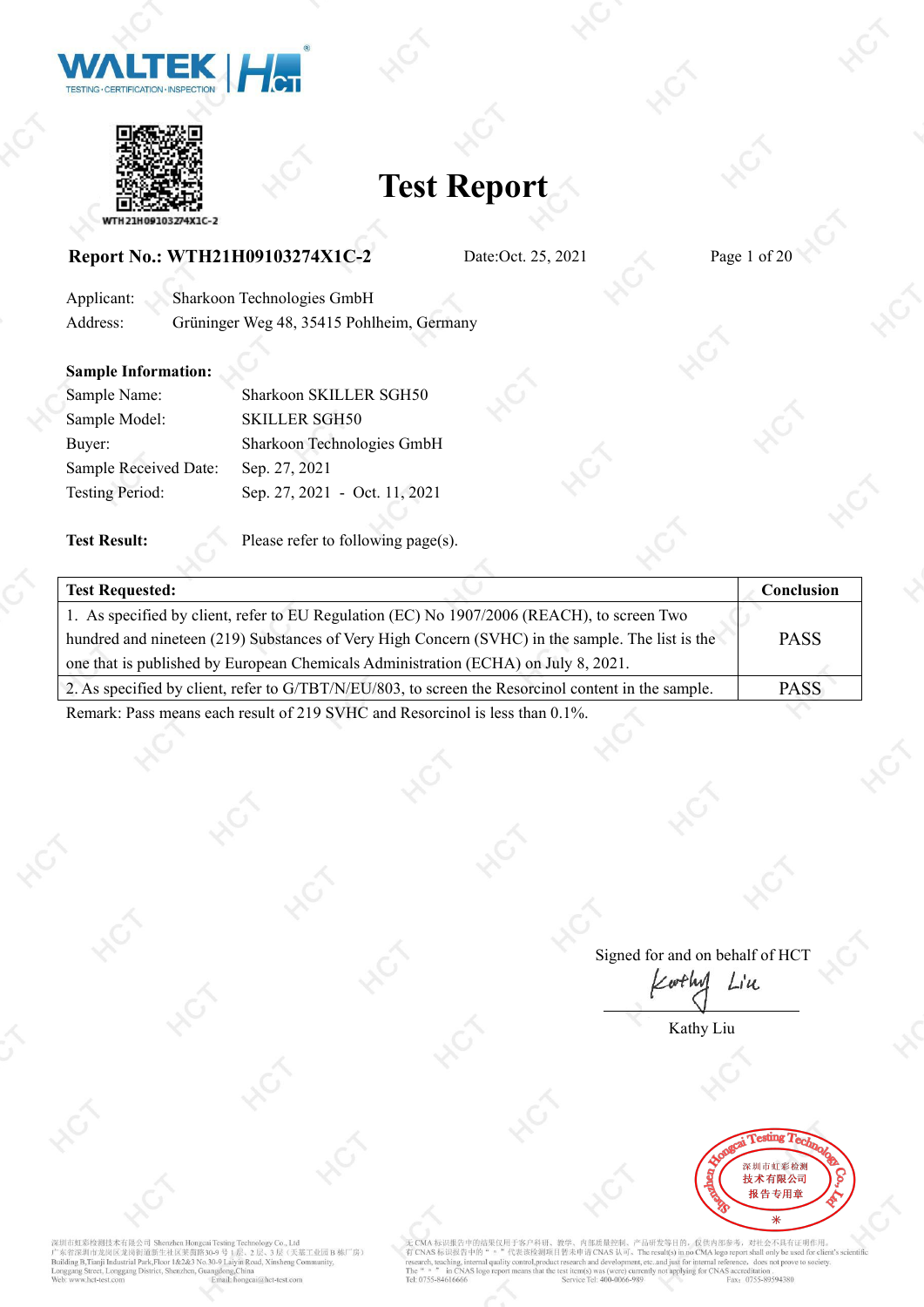

### **Report No.: WTH21H09103274X1C-2** Date:Oct. 25, 2021 Page 2 of 20

### **(SVHC)**

#### **Tested Method:**

HCT In-house method HCT/SZ-SOP-WJ-PI034, HCT/SZ-SOP-YJ-PI053; Analysis was performed by ICP-OES/GC-MS (HS)/HPLC-DAD-MS/ IC/AAS/UV-VIS.

#### **Test Result(s):**

|                     |          | $Result(s)(\%)$ |  |
|---------------------|----------|-----------------|--|
| <b>Test Item(s)</b> | $RL(\%)$ | ∗               |  |
| <b>219 SVHC</b>     |          | N.D.            |  |
| Resorcinol          | 0.0100   | N.D.            |  |
|                     |          |                 |  |

|             |     | <b>Test Item(s)</b>                          | CAS No.   | EC No.    | $RL(\%)$ | $Result(s)(\%)$ |
|-------------|-----|----------------------------------------------|-----------|-----------|----------|-----------------|
|             | No. |                                              |           |           |          | $2*$            |
| 219         | 100 | N,N-dimethylformamide; dimethyl<br>formamide | $68-12-2$ | 200-679-5 | 0.0100   | 0.0165          |
| <b>SVHC</b> |     | Other 218 SVHC                               |           |           |          | N.D.            |
|             |     | Resorcinol                                   | 108-46-3  | 203-585-2 | 0.0100   | N.D.            |

#### **Note:**

#### 0.1%=1000mg/kg

mg/kg (milligram per kilogram) = ppm (parts per million)

N.D.= Not Detected (<Reporting Limit)

RL=Reporting Limit (See List of tested SVHC)

\*=The results of boron compounds in SVHC candidate list were converted from the test result of water extraction content of Boron.

As specified by client,the samples were mass ratio mixed to test and the test results are calculated based on the total sample quality.The result(s) shown on this report may be different from the content of any homogeneous material. As specified by client, only test the designated sample.

This report replaces the report which report No. is WTH21H09103274C-2.

Substances in candidate list of SVHC please refer to following page(s).

#### **Remarks:**

- 1. As the Result of above substance that identified is based on the worst case scenario. Further investigation is required for confirmation of the presence of the substance in the sample.
- The reporting limit is evaluated based on the representative substances.



市虹彩检测技术有限公司 Shenzhen Hongo 去基工业园B栋厂房) 省深圳市龙岗区龙岗街道新生社区莱茵路30-9号 B.Tianii Industrial Park.Floor 1&2&3 No.30-9 Laivin Ro i@het\_teet.com

客户科研、教学、内部质量控制、产品研发等目的, 仅供内部参考, 对社会不具有证明作用。<br>表该检测项目暂未申请CNAS 认可。The result(s) in no CMA logo report shall only be used for client's scientific earch and development, etc..and just for internal reference, does not prove to society. achino Tel: 0755-8461666 Fax: 0755-89594380  $T_2I_2 400.006$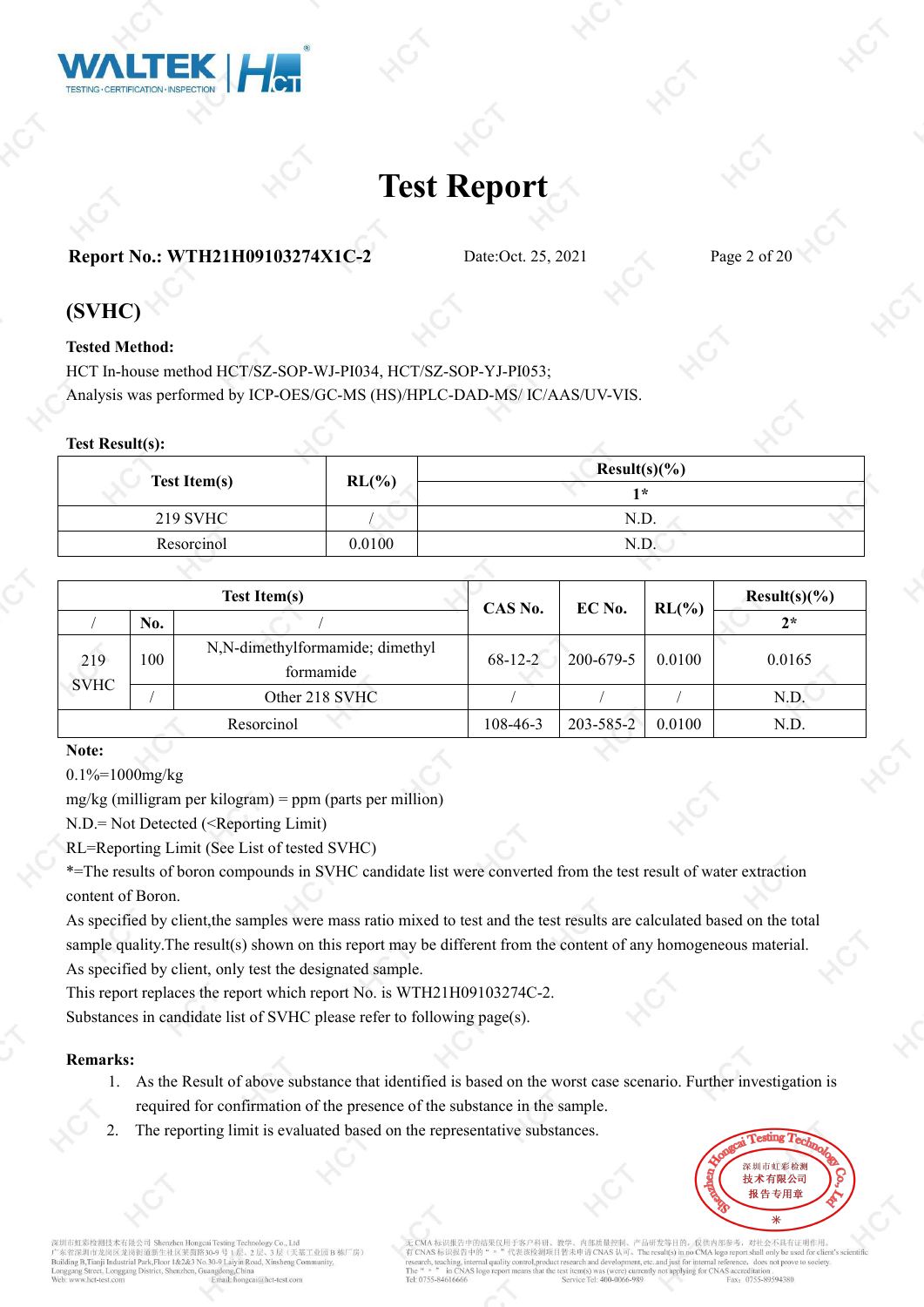

### **Report No.: WTH21H09103274X1C-2** Date:Oct. 25, 2021 Page 3 of 20

**Sample Description:**

| No. | <b>HCT</b> Sample <b>ID</b> | <b>Test Part Description</b> |  |  |
|-----|-----------------------------|------------------------------|--|--|
|     |                             | Non-metal 1                  |  |  |
|     | WTH21H09103274C.1           | Non-metal 2                  |  |  |
|     |                             |                              |  |  |





深圳市虹彩检测技术有限公司 Shenzhen Hongcai Testing Technology Co., Ltd<br>广东省深圳市龙岗区龙岗街道新生社区莱茵路30-9 号 1层、2 层、3 层 (天基工业园 B 栋厂房)<br>Building B.Tranji Industrial Park,Floor 1&2&3 No.30-9 Laiyin Road, Xinsheng Community,<br>Longgang Street, Longg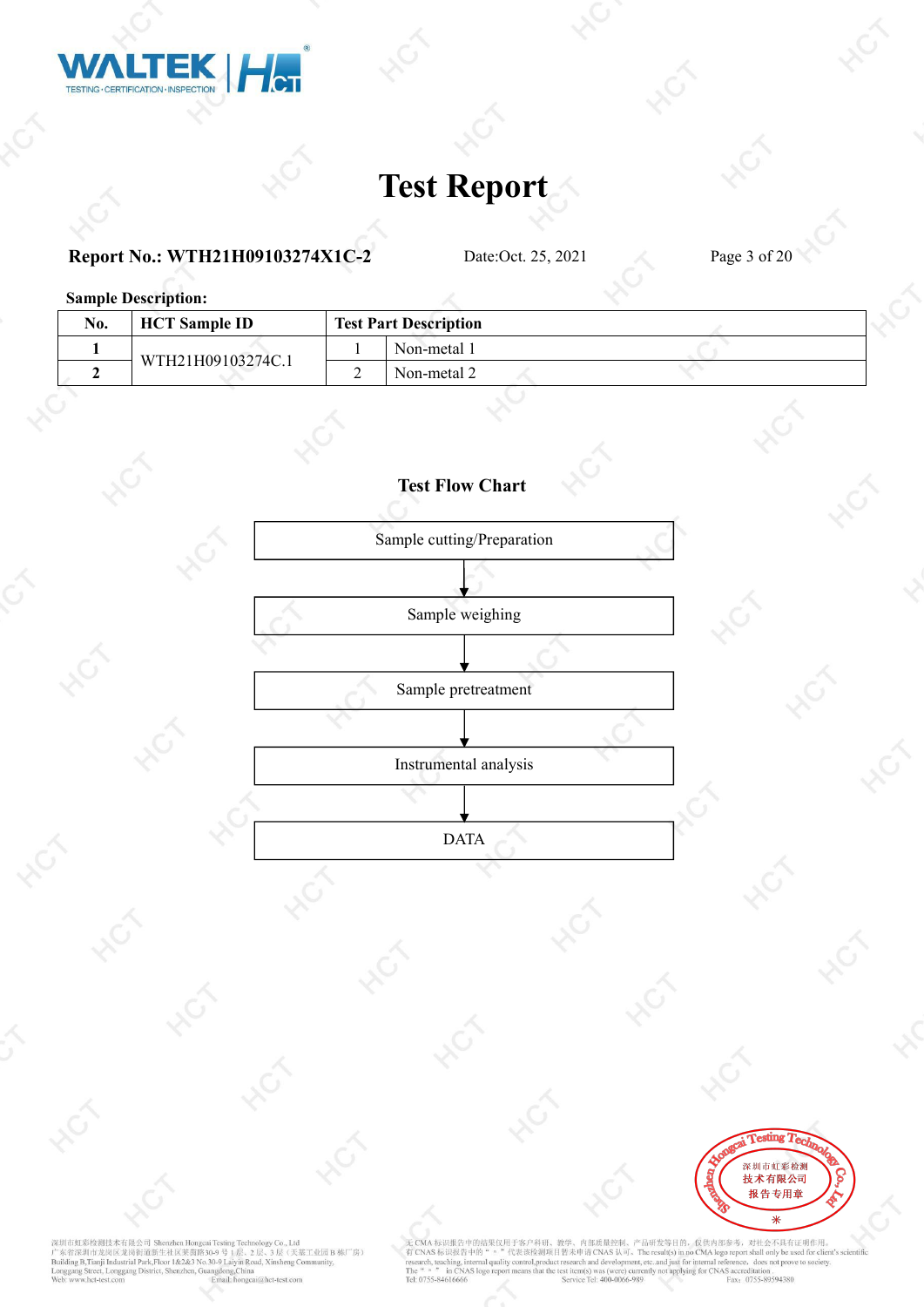

**Report No.: WTH21H09103274X1C-2** Date:Oct. 25, 2021 Page 4 of 20

**The photo of the sample**



![](_page_3_Picture_7.jpeg)

深圳市虹彩检测技术有限公司 Shenzhen Hongeai Testing Technology Co., Ltd<br>广东省深圳市龙岗区龙岗街道新生社区莱茵路30-9号 1层、2层、3层(天基工业园 B 栋厂房)<br>Building B.Tranji Industrial Park,Floor 1&2&3 No.30-9号 1层、2层、3层(天基工业园 B 栋厂房)<br>Bunggang Street, Longgang District, S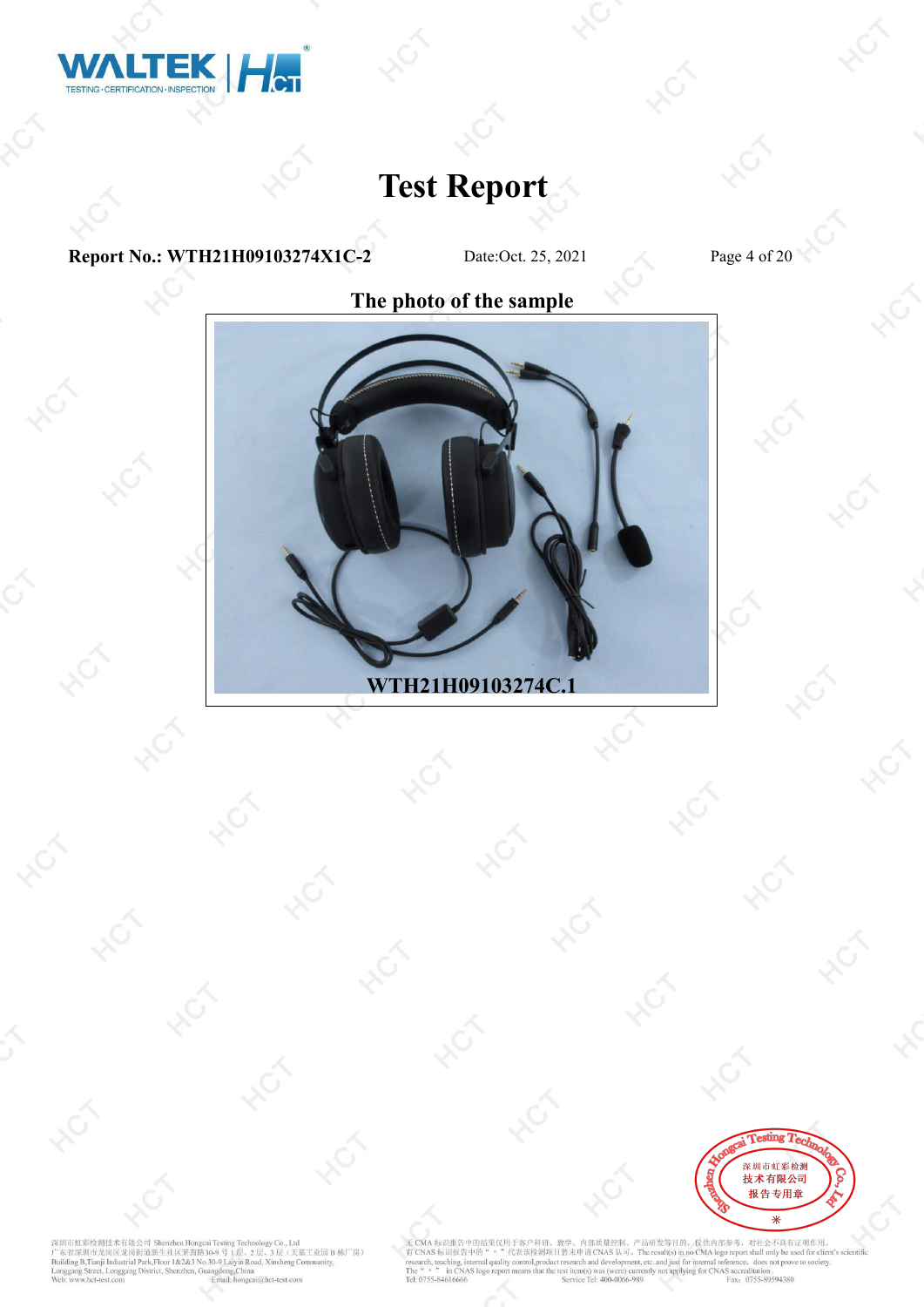![](_page_4_Picture_0.jpeg)

### **Report No.: WTH21H09103274X1C-2** Date:Oct. 25, 2021 Page 5 of 20

#### **Full list of tested SVHC:**

The first 15 SVHC(Announced in October, 2008) Unit:  $\%$ 

|                                                                                                                                      |                                                                                        |                         | UIIIL. 70 |
|--------------------------------------------------------------------------------------------------------------------------------------|----------------------------------------------------------------------------------------|-------------------------|-----------|
| <b>Substance Name(s)</b>                                                                                                             | CAS No.                                                                                | EC No.                  | RL        |
| Anthracene                                                                                                                           | $120 - 12 - 7$                                                                         | $204 - 371 - 1$         | 0.0050    |
| 4,4'-Diaminodiphenylmethane                                                                                                          | $101 - 77 - 9$                                                                         | 202-974-4               | 0.0050    |
| Dibutyl phthalate(DBP)                                                                                                               | $84 - 74 - 2$                                                                          | 201-557-4               | 0.0050    |
| Di-(2-ethylhexyl)phthalate(DEHP)                                                                                                     | $117 - 81 - 7$                                                                         | $204 - 211 - 0$         | 0.0050    |
| Benzyl butyl phthalate(BBP)                                                                                                          | 85-68-7                                                                                | 201-622-7               | 0.0050    |
| Bis(tributyltin) oxide(TBTO)                                                                                                         | 56-35-9                                                                                | 200-268-0               | 0.0050    |
| 5-tert-butyl-2,4,6-trinitro-m-xylene<br>(musk xylene)                                                                                | $81 - 15 - 2$                                                                          | 201-329-4               | 0.0050    |
| Hexabromocyclododecane and all major<br>diastereoisomers identified: $(\alpha - HBCDD)$ ,<br>$\beta$ -HBCDD, $\gamma$ -HBCDD)(HBCDD) | 25637-99-4,<br>3194-55-6<br>$(134237 - 51 - 7,$<br>$134237 - 50 - 6$ ,<br>134237-52-8) | 247-148-4/<br>221-695-9 | 0.0050    |
| Short Chain Chlorinated Paraffins (SCCPs)                                                                                            | 85535-84-8                                                                             | 287-476-5               | 0.0100    |
| Lead hydrogen arsenate*                                                                                                              | 7784-40-9                                                                              | 232-064-2               | 0.0500    |
| Triethyl arsenate*                                                                                                                   | 15606-95-8                                                                             | 427-700-2               | 0.0500    |
| Diarsenic pentaoxide*                                                                                                                | 1303-28-2                                                                              | 215-116-9               | 0.0500    |
| Diarsenic trioxide*                                                                                                                  | 1327-53-3                                                                              | 215-481-4               | 0.0500    |
| Cobalt dichloride*                                                                                                                   | 7646-79-9                                                                              | 231-589-4               | 0.0500    |
| Sodium dichromate*                                                                                                                   | 7789-12-0,<br>10588-01-9                                                               | 234-190-3               | 0.0500    |
|                                                                                                                                      |                                                                                        |                         |           |

![](_page_4_Picture_8.jpeg)

深圳市虹彩检测技术有限公司 Shenzhen Hongeai Testing Technology Co., Ltd<br>广东省深圳市龙岗区龙岗街道新生社区莱茵路30-9号 1层、2层、3层(天基工业园 B 栋厂房)<br>Building B.Tranji Industrial Park,Floor 1&2&3 No.30-9号 1层、2层、3层(天基工业园 B 栋厂房)<br>Bunggang Street, Longgang District, S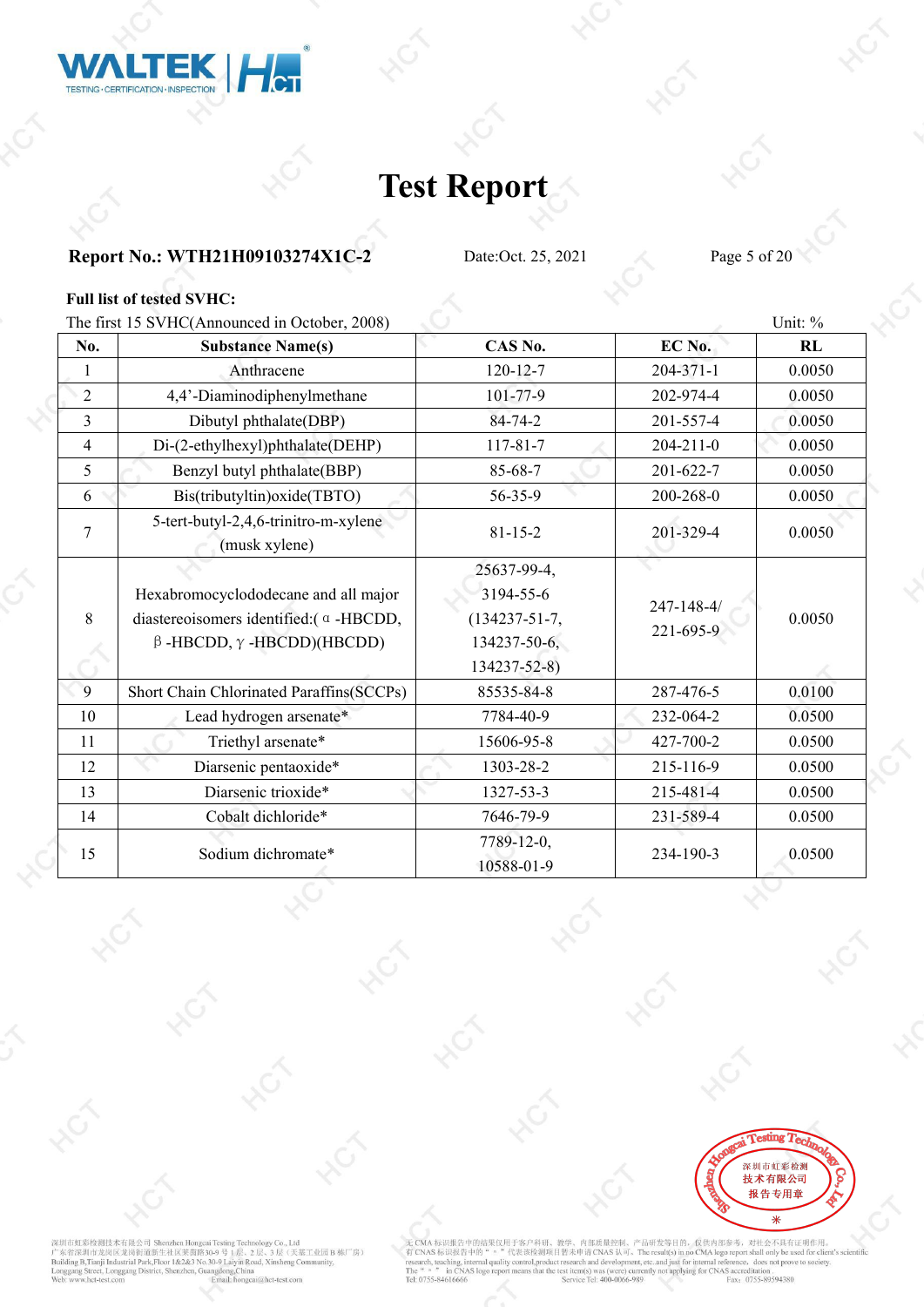![](_page_5_Picture_0.jpeg)

### **Report No.: WTH21H09103274X1C-2** Date:Oct. 25, 2021 Page 6 of 20

| No. | <b>Substance Name(s)</b>                                                           | CAS No.        | EC No.    | RL     |
|-----|------------------------------------------------------------------------------------|----------------|-----------|--------|
| 16  | Anthracene oil                                                                     | 90640-80-5     | 292-602-7 | 0.0500 |
| 17  | <sup>0</sup> Anthracene oil, anthracene paste, distn. Lights****                   | 91995-17-4     | 295-278-5 | 0.0500 |
| 18  | Anthracene oil, anthracene paste, anthracene fraction                              | 91995-15-2     | 295-275-9 | 0.0500 |
| 19  | <sup>1</sup> Anthracene oil, anthracene-low                                        | 90640-82-7     | 292-604-8 | 0.0500 |
| 20  | Anthracene oil, anthracene paste                                                   | 90640-81-6     | 292-603-2 | 0.0500 |
| 21  | Diisobutyl phthalate(DIBP)                                                         | $84 - 69 - 5$  | 201-553-2 | 0.0050 |
| 22  | 2,4-Dinitrotoluene                                                                 | $121 - 14 - 2$ | 204-450-0 | 0.0100 |
| 23  | <sup>2</sup> Lead chromate                                                         | 7758-97-6      | 231-846-0 | 0.0500 |
| 24  | <sup>2</sup> Lead chromate molybdate sulphate red (C.I. Pigment<br>Red $104$ ) *** | 12656-85-8     | 235-759-9 | 0.0500 |
| 25  | <sup>2</sup> Lead sulfochromate yellow(C.I. Pigment Yellow<br>$34$ <sup>***</sup>  | 1344-37-2      | 215-693-7 | 0.0500 |
| 26  | <sup>10</sup> Pitch, coal tar, high temperature                                    | 65996-93-2     | 266-028-2 | 0.0500 |
| 27  | Tris(2-chloroethyl)phosphate(TCEP)                                                 | 115-96-8       | 204-118-5 | 0.0100 |
| 28  | Acrylamide                                                                         | $79-06-1$      | 201-173-7 | 0.0100 |

The second 13 SVHC(Announced in January and March, 2010) Unit: % Unit: %

|     | The third 8 SVHC(Announced in June, 2010) |                   |                 | Unit: % |  |
|-----|-------------------------------------------|-------------------|-----------------|---------|--|
| No. | <b>Substance Name(s)</b>                  | CAS No.           | EC No.          | RL      |  |
| 29  | Trichloroethylene                         | $79-01-6$         | $201 - 167 - 4$ | 0.0100  |  |
| 30  | Boric acid*                               | $10043 - 35 - 3/$ | 233-139-2       |         |  |
|     |                                           | 11113-50-1        | 234-343-4       | 0.0500  |  |
|     |                                           | 1330-43-4         |                 |         |  |
| 31  | Disodium tetraborate, anhydrous*          | 12179-04-3        | 215-540-4       | 0.0500  |  |
|     |                                           | 1303-96-4         |                 |         |  |
| 32  | Tetraboron disodium heptaoxide, hydrate*  | 12267-73-1        | 235-541-3       | 0.0500  |  |
| 33  | Sodium chromate*                          | $7775 - 11 - 3$   | 231-889-5       | 0.0500  |  |
| 34  | Potassium chromate*                       | 7789-00-6         | 232-140-5       | 0.0500  |  |
| 35  | Ammonium dichromate*                      | 7789-09-5         | $232 - 143 - 1$ | 0.0500  |  |
| 36  | Potassium dichromate*                     | 7778-50-9         | 231-906-6       | 0.0500  |  |
|     |                                           |                   |                 |         |  |

![](_page_5_Picture_8.jpeg)

深圳市虹彩检测技术有限公司 Shenzhen Hongcai Testing Technology Co., Ltd<br>广东省深圳市龙岗区龙岗街道新生社区莱茵路30-9 号 1层、2 层、3 层 (天基工业园 B 栋厂房)<br>Building B.Tranji Industrial Park,Floor 1&2&3 No.30-9 Laiyin Road, Xinsheng Community,<br>Longgang Street, Longg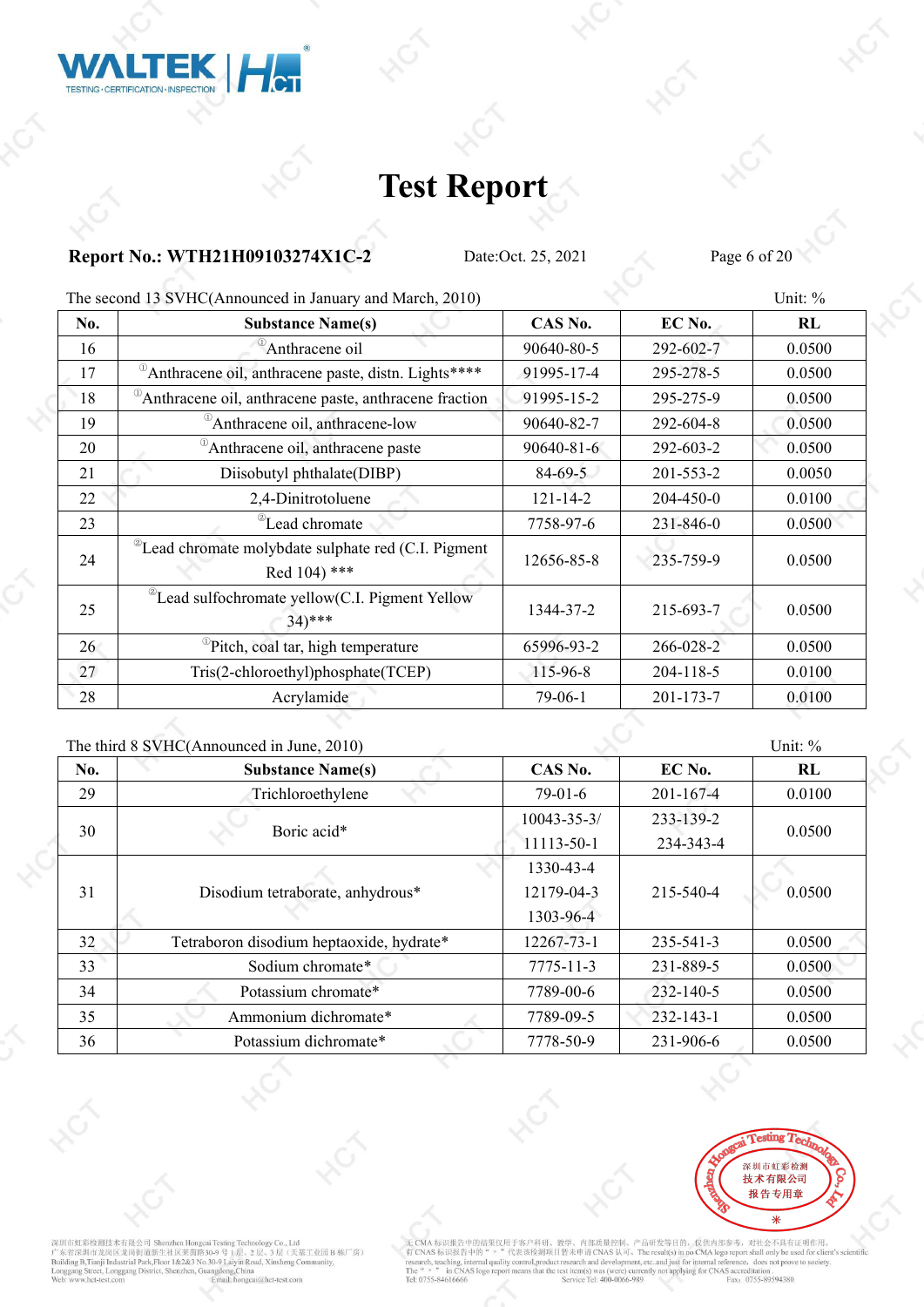![](_page_6_Picture_0.jpeg)

### **Report No.: WTH21H09103274X1C-2** Date:Oct. 25, 2021 Page 7 of 20

The fourth 8 SVHC(Announced in December 2010) Unit: %

|     | THE TOUTH O S VITE (Allifounced in December, 2010)                                                 |                         |                              | $\cup$ IIII. 70 |
|-----|----------------------------------------------------------------------------------------------------|-------------------------|------------------------------|-----------------|
| No. | <b>Substance Name(s)</b>                                                                           | CAS No.                 | EC No.                       | RL              |
| 37  | Chromium trioxide*                                                                                 | 1333-82-0               | 215-607-8                    | 0.0500          |
| 38  | 2-Methoxyethanol                                                                                   | $109 - 86 - 4$          | 203-713-7                    | 0.0500          |
| 39  | 2-Ethoxyethanol                                                                                    | $110 - 80 - 5$          | 203-804-1                    | 0.0500          |
| 40  | Cobalt(II) diacetate*                                                                              | $71 - 48 - 7$           | 200-755-8                    | 0.0500          |
| 41  | Cobalt(II) carbonate*                                                                              | $513 - 79 - 1$          | 208-169-4                    | 0.0500          |
| 42  | Cobalt(II) dinitrate*                                                                              | $10141 - 05 - 6$        | 233-402-1                    | 0.0500          |
| 43  | $Cobalt(II)$ sulphate*                                                                             | 10124-43-3              | 233-334-2                    | 0.0500          |
| 44  | Acids generated from chromium trioxide* and their<br>oligomers:<br>Chromic acid,<br>Dichromic acid | 7738-94-5<br>13530-68-2 | $231 - 801 - 5$<br>236-881-5 | 0.0500          |
|     | Oligomers of chromic<br>acid and dichromic acid                                                    |                         |                              |                 |
|     |                                                                                                    |                         |                              |                 |

|     | The fifth 7 SVHC(Announced in June, 2011)                                                        |                             |           | Unit: % |  |
|-----|--------------------------------------------------------------------------------------------------|-----------------------------|-----------|---------|--|
| No. | <b>Substance Name(s)</b>                                                                         | CAS No.                     | EC No.    | RL      |  |
| 45  | (2-EEA)2-ethoxyethyl acetate                                                                     | $111 - 15 - 9$              | 203-839-2 | 0.0100  |  |
| 46  | strontium chromate*                                                                              | 7789-06-2                   | 232-142-6 | 0.0500  |  |
| 47  | <sup>(1)</sup> 1,2-Benzenedicarboxylic acid, di-C7-11-branched and<br>linear alkyl esters(DHNUP) | 68515-42-4                  | 271-084-6 | 0.0500  |  |
| 48  | Hydrazine                                                                                        | 7803-57-8<br>$302 - 01 - 2$ | 206-114-9 | 0.0100  |  |
| 49  | 1-methyl-2-pyrrolidone                                                                           | 872-50-4                    | 212-828-1 | 0.0100  |  |
| 50  | 1,2,3-trichloropropane                                                                           | $96 - 18 - 4$               | 202-486-1 | 0.0100  |  |
| 51  | $^{(1)}$ 1,2-Benzenedicarboxylic acid, di-C6-8-branched<br>alkyl esters, C7-rich(DIHP)           | 71888-89-6                  | 276-158-1 | 0.0500  |  |

![](_page_6_Picture_8.jpeg)

深圳市虹彩检测技术有限公司 Shenzhen Hongeai Testing Technology Co., Ltd<br>广东省深圳市龙岗区龙岗街道新生社区莱茵路30-9 号 1 层、2 层、3 层 (天基工业园 B 栋厂房)<br>Building B.Tranji Industrial Park,Floor 1&2&3 No.30-9 Laiyin Road, Xinsheng Community,<br>Longgang Street, Longg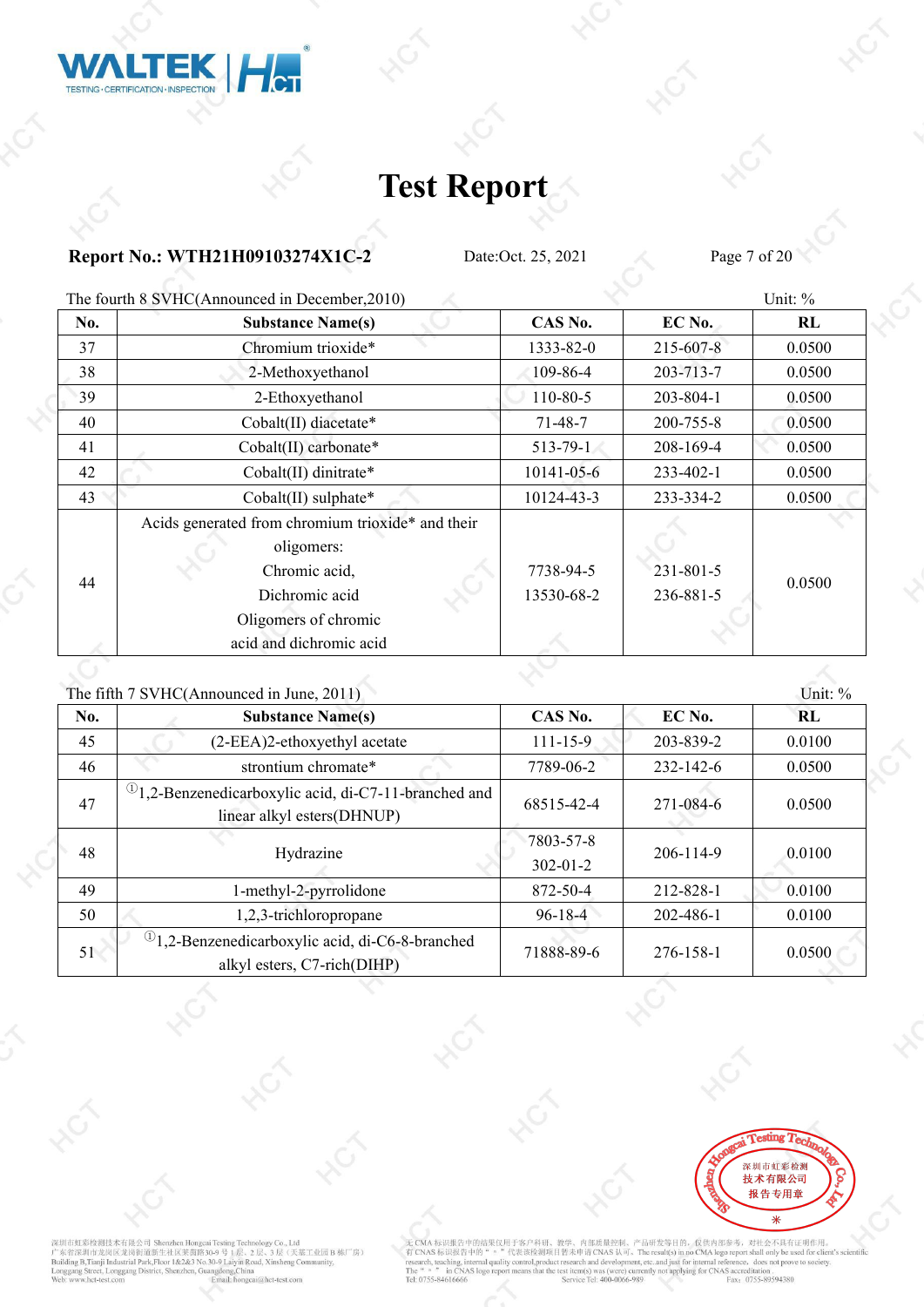![](_page_7_Picture_0.jpeg)

### **Report No.: WTH21H09103274X1C-2** Date:Oct. 25, 2021 Page 8 of 20

The sixth 20 SVHC(Announced in December, 2011) Unit:  $\%$ 

|     | THE SIXULED SATIC Announced in December, 2011)                             |                |                | $UIII.$ /0 |
|-----|----------------------------------------------------------------------------|----------------|----------------|------------|
| No. | <b>Substance Name(s)</b>                                                   | CAS No.        | EC No.         | RL         |
| 52  | <sup>2</sup> Aluminosilicate, Refractory Ceramic Fibres                    |                | 650-017-00-8** | 0.0500     |
| 53  | <sup>@</sup> Zirconia Aluminosilicate, Refractory Ceramic Fibres           |                | 650-017-00-8** | 0.0500     |
| 54  | Dichromium tris(chromate) *                                                | 24613-89-6     | 246-356-2      | 0.0500     |
| 55  | Potassium hydroxyoctaoxodizincate di-chromate*                             | 11103-86-9     | 234-329-8      | 0.0500     |
| 56  | Pentazinc chromate octahydroxide (C.I. pigment yellow<br>$(36)$ ***        | 49663-84-5     | 256-418-0      | 0.0500     |
| 57  | Formaldehyde, oligomeric reaction products with<br>aniline (technical MDA) | 25214-70-4     | 500-036-1      | 0.0500     |
| 58  | Bis(2-methoxyethyl) phthalate (DMEP)                                       | 117-82-8       | 204-212-6      | 0.0050     |
| 59  | 2-Methoxyaniline; o-Anisidine                                              | $90 - 04 - 0$  | 201-963-1      | 0.0100     |
| 60  | 4-(1,1,3,3-tetramethylbutyl)phenol,(4-tert-Octylphenol)                    | 140-66-9       | 205-426-2      | 0.0100     |
| 61  | 1,2-Dichloroethane                                                         | 107-06-2       | 203-458-1      | 0.0100     |
| 62  | Bis(2-methoxyethyl) ether                                                  | 111-96-6       | 203-924-4      | 0.0100     |
| 63  | Arsenic acid*                                                              | 7778-39-4      | 231-901-9      | 0.0500     |
| 64  | Calcium arsenate*                                                          | 7778-44-1      | 231-904-5      | 0.0500     |
| 65  | Trilead diarsenate*                                                        | 3687-31-8      | 222-979-5      | 0.0500     |
| 66  | N,N-dimethylacetamide (DMAC)                                               | $127 - 19 - 5$ | 204-826-4      | 0.0100     |
| 67  | Phenolphthalein                                                            | 77-09-8        | 201-004-7      | 0.0500     |
| 68  | 2,2'-dichloro-4,4'-methylenedianiline (MOCA)                               | $101 - 14 - 4$ | 202-918-9      | 0.0100     |
| 69  | Lead azide; Lead diazide*                                                  | 13424-46-9     | 236-542-1      | 0.0500     |
| 70  | Lead styphnate*                                                            | 15245-44-0     | 239-290-0      | 0.0500     |
| 71  | Lead dipicrate*                                                            | 6477-64-1      | 229-335-2      | 0.0500     |

![](_page_7_Picture_7.jpeg)

深圳市虹彩检测技术有限公司 Shenzhen Hongeai Testing Technology Co., Ltd<br>广东省深圳市龙岗区龙岗街道新生社区莱茵路30-9号 1层、2层、3层(天基工业园 B 栋厂房)<br>Building B.Tranji Industrial Park,Floor 1&2&3 No.30-9号 1层、2层、3层(天基工业园 B 栋厂房)<br>Bunggang Street, Longgang District, S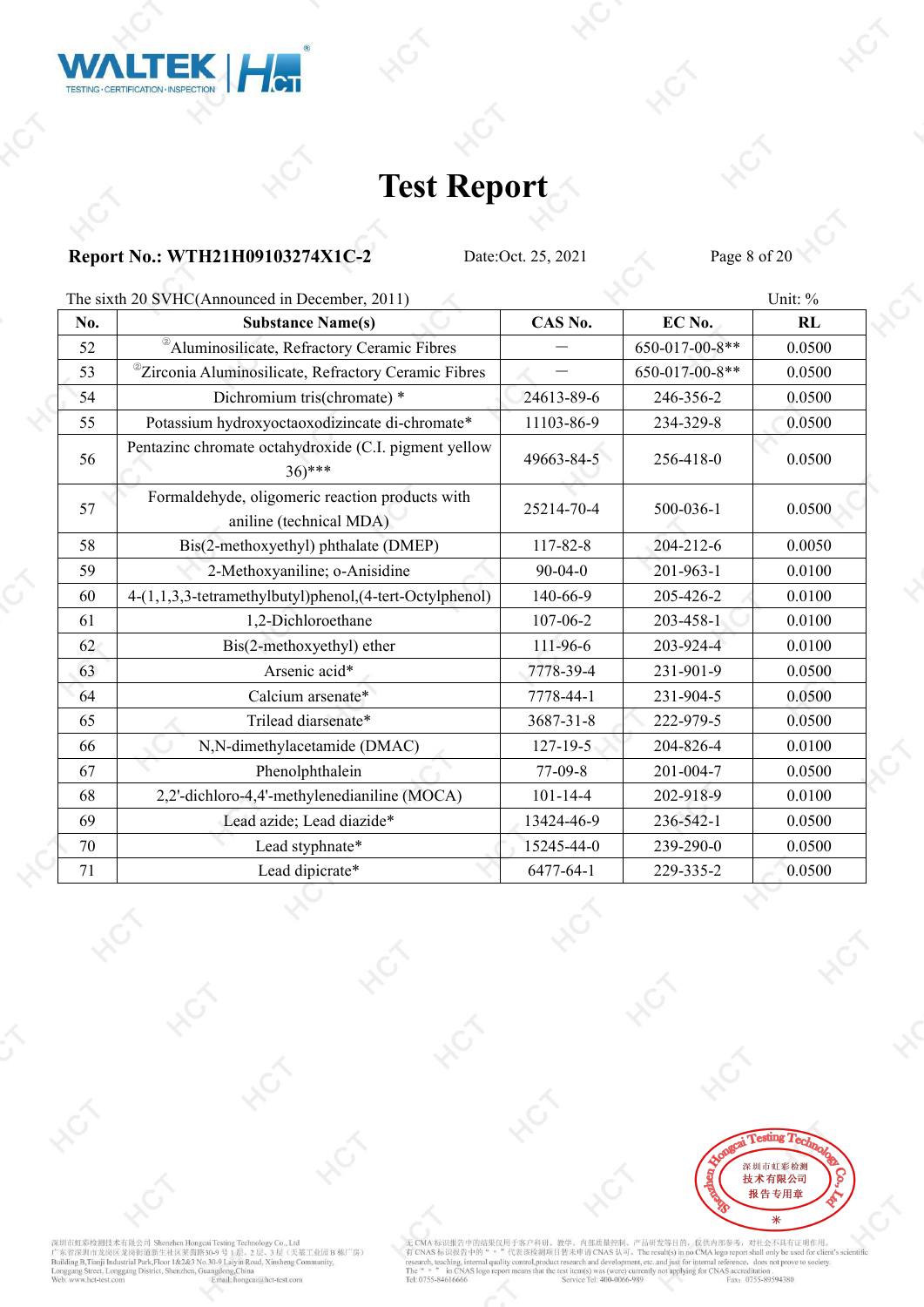![](_page_8_Picture_0.jpeg)

### **Report No.: WTH21H09103274X1C-2** Date:Oct. 25, 2021 Page 9 of 20

The seventh 13 SVHC(Announced in June, 2012) Unit: %

| No.    | <b>Substance Name(s)</b>                                                                                                                            | CAS No.        | EC No.    | RL     |
|--------|-----------------------------------------------------------------------------------------------------------------------------------------------------|----------------|-----------|--------|
| 72     | 1,2-bis(2-methoxyethoxy)ethane (TEGDME; triglyme)                                                                                                   | 112-49-2       | 203-977-3 | 0.0100 |
| 73     | 1, 2-dimethoxyethane; ethylene glycol dimethyl ether<br>(EGDME)                                                                                     | $110-71-4$     | 203-794-9 | 0.0100 |
| 74     | Diboron trioxide*                                                                                                                                   | 1303-86-2      | 215-125-8 | 0.0500 |
| 75     | Formamide                                                                                                                                           | $75 - 12 - 7$  | 200-842-0 | 0.0500 |
| 76     | Lead(II)bis(methanesulfonate)*                                                                                                                      | 17570-76-2     | 401-750-5 | 0.0500 |
| 77     | TGIC(1,3,5-tris(oxiranylmethyl)-<br>1,3,5-triazine-2,4,6(1H,3H,5H)-trione)                                                                          | 2451-62-9      | 219-514-3 | 0.0500 |
| 78     | $\beta$ -TGIC (1,3,5-tris[(2S and 2R)-2,3-epoxypropyl]-1,3,5-<br>triazine-2,4,6- $(1H, 3H, 5H)$ -trione)                                            | 59653-74-6     | 423-400-0 | 0.0500 |
| 79     | 4,4'-bis(dimethylamino)benzophenone (Michler'sketone)                                                                                               | 90-94-8        | 202-027-5 | 0.0100 |
| $80\,$ | $N, N, N', N'$ -tetramethyl-4,4'-<br>methylenedianiline (Michler'sbase)                                                                             | $101 - 61 - 1$ | 202-959-2 | 0.0100 |
| 81     | [4-[4,4'-bis(dimethylamino)benzhydryli<br>dene]cyclohexa-2,5-dien-1-ylidene]dim<br>ethylammonium chloride (C.I. Basic Violet 3)                     | 548-62-9       | 208-953-6 | 0.0500 |
| 82     | [4-[[4-anilino-1-naphthyl][4-(dimethy<br>lamino)phenyl]methylene]cyclohexa-<br>2,5-dien-1-ylidene]<br>dimethylammoniumchloride (C.I. Basic Blue 26) | 2580-56-5      | 219-943-6 | 0.0500 |
| 83     | $\alpha$ , $\alpha$ -Bis[4-(dimethylamino)phenyl]-4<br>(phenylamino)naphthalene-1-methanol<br>(C.I. Solvent Blue 4)                                 | 6786-83-0      | 229-851-8 | 0.0500 |
| 84     | 4,4'-bis(dimethylamino)-4"-(methylamino)trityl alcohol                                                                                              | $561 - 41 - 1$ | 209-218-2 | 0.0100 |

![](_page_8_Picture_7.jpeg)

深圳市虹彩检测技术有限公司 Shenzhen Hongeai Testing Technology Co., Ltd<br>广东省深圳市龙岗区龙岗街道新生社区莱茵路30-9 号 1 层、2 层、3 层 (天基工业园 B 栋厂房)<br>Building B.Tranji Industrial Park,Floor 1&2&3 No.30-9 Laiyin Road, Xinsheng Community,<br>Longgang Street, Longg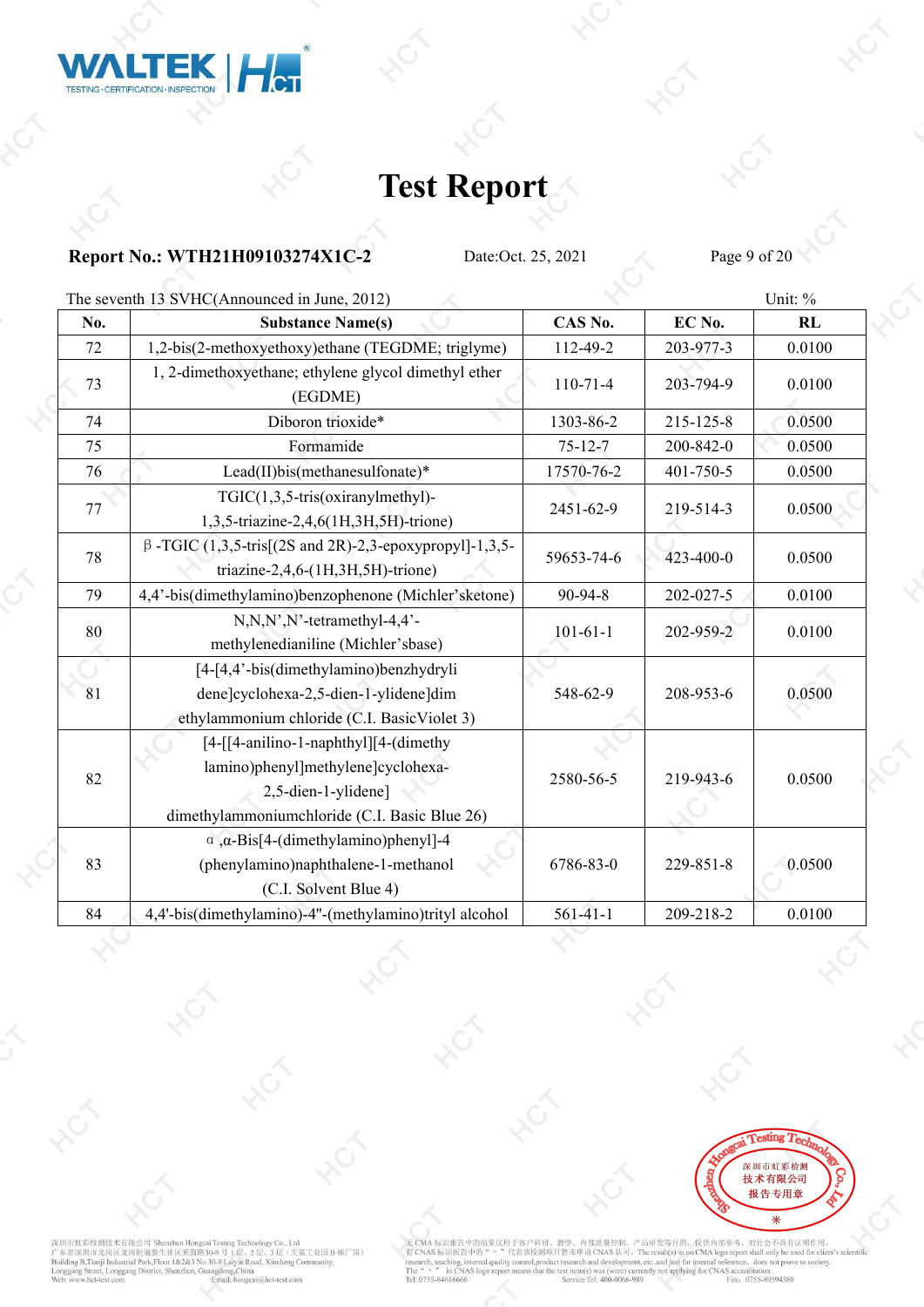![](_page_9_Picture_0.jpeg)

### **Report No.: WTH21H09103274X1C-2** Date:Oct. 25, 2021 Page 10 of 20

The eighth 54 SVHC(Announced in December, 2012) Unit: %

| No. | <b>Substance Name(s)</b>                                                                                                                                                                                                                                                                                                  | CAS No.            | EC No.           | <b>RL</b>            |
|-----|---------------------------------------------------------------------------------------------------------------------------------------------------------------------------------------------------------------------------------------------------------------------------------------------------------------------------|--------------------|------------------|----------------------|
| 85  | Bis(pentabromophenyl) ether<br>(decabromodiphenyl ether) (DecaBDE)                                                                                                                                                                                                                                                        | 1163-19-5          | 214-604-9        | 0.0050               |
| 86  | Pentacosafluorotridecanoic acid                                                                                                                                                                                                                                                                                           | 72629-94-8         | 276-745-2        | 0.0100               |
| 87  | Tricosafluorododecanoic acid                                                                                                                                                                                                                                                                                              | $307 - 55 - 1$     | 206-203-2        | 0.0100               |
| 88  | Henicosafluoroundecanoic acid                                                                                                                                                                                                                                                                                             | 2058-94-8          | 218-165-4        | 0.0100               |
| 89  | Heptacosafluorotetradecanoic acid                                                                                                                                                                                                                                                                                         | 376-06-7           | 206-803-4        | 0.0100               |
| 90  | $^{\circledR}$ 4-(1,1,3,3-tetramethylbutyl)phenol, ethoxylated -covering<br>well-defined substances and UVCB substances, polymers and<br>homologues                                                                                                                                                                       |                    |                  | 0.0100               |
| 91  | <sup>1</sup> / <sub>2</sub> -Nonylphenol, branched and linear -<br>substances with a linear and/or branched alkyl chain with a<br>carbon number of 9 covalently bound in position 4 to phenol,<br>covering also UVCB- and well-defined substances which<br>include any of the individual isomers or a combination thereof |                    |                  | 0.0100               |
| 92  | Diazene-1,2-dicarboxamide (C,C'-azodi(formamide))                                                                                                                                                                                                                                                                         | 123-77-3           | 204-650-8        | 0.0100               |
|     | Cyclohexane-1,2-dicarboxylic anhydride,                                                                                                                                                                                                                                                                                   | $85 - 42 - 7$ ,    | 201-604-9,       |                      |
| 93  | trans-cyclohexane-1,2-dicarboxylic anhydride,                                                                                                                                                                                                                                                                             | $14166 - 21 - 3$ , | 238-009-9,       | 0.0100               |
|     | cis-cyclohexane-1,2-dicarboxylic anhydride                                                                                                                                                                                                                                                                                | 13149-00-3         | 236-086-3        |                      |
|     | Hexahydromethylphathalic anhydride,                                                                                                                                                                                                                                                                                       | 25550-51-0,        | 247-094-1,       |                      |
| 94  | Hexahydro-4-methylphathalic                                                                                                                                                                                                                                                                                               | 19438-60-9,        | 243-072-0,       | 0.0100               |
|     | anhydride, Hexahydro-1-methylphathalic                                                                                                                                                                                                                                                                                    | 48122-14-1,        | 256-356-4,       |                      |
|     | anhydride, Hexahydro-3-methylphathalic anhydride                                                                                                                                                                                                                                                                          | 57110-29-9         | 260-566-1        |                      |
| 95  | Methoxy acetic acid                                                                                                                                                                                                                                                                                                       | 625-45-6           | 210-894-6        | 0.0100               |
| 96  | 1,2-Benzenedicarboxylic acid, dipentylester, branched and<br>linear                                                                                                                                                                                                                                                       | 84777-06-0         | 284-032-2        | 0.0100               |
| 97  | Diisopentylphthalate (DIPP)                                                                                                                                                                                                                                                                                               | $605 - 50 - 5$     | 210-088-4        | 0.0100               |
| 98  | N-pentyl-isopentylphtalate                                                                                                                                                                                                                                                                                                | 776297-69-9        |                  | 0.0100               |
| 99  | 1,2-Diethoxyethane                                                                                                                                                                                                                                                                                                        | $629 - 14 - 1$     | 211-076-1        | 0.0100               |
| 100 | N,N-dimethylformamide; dimethyl formamide                                                                                                                                                                                                                                                                                 | 68-12-2            | 200-679-5        | 0.0100               |
| 101 | Dibutyltin dichloride (DBT)                                                                                                                                                                                                                                                                                               | 683-18-1           | 211-670-0        | 0.0100               |
| 102 | Acetic acid, lead salt, basic*                                                                                                                                                                                                                                                                                            | 51404-69-4         | 257-175-3        | 0.0500               |
| 103 | Basic lead carbonate (trileadbis(carbonate)dihydroxide)*                                                                                                                                                                                                                                                                  | 1319-46-6          | 215-290-6        | 0.0500               |
| 104 | Lead oxide sulfate (basic lead sulfate)*                                                                                                                                                                                                                                                                                  | 12036-76-9         | 234-853-7        | 0.0500               |
| 105 | [Phthalato(2-)]dioxotrilead (dibasic lead phthalate)*                                                                                                                                                                                                                                                                     | 69011-06-9         | $273 - 688 - 54$ | sting OcoooQ         |
| 106 | Dioxobis(stearato)trilead*                                                                                                                                                                                                                                                                                                | 12578-12-0         |                  | 235-102-8 深圳市虹彩的5002 |
|     |                                                                                                                                                                                                                                                                                                                           |                    |                  |                      |

支术有限公司 报告专用章

深圳市虹彩检测技术有限公司 Shenzhen Hongcai Testing Technology Co., Ltd<br>广东省深圳市龙岗区龙岗街道新生社区莱茵路30-9 号 1层、2 层、3 层 (天基工业园 B 栋厂房)<br>Building B.Tranji Industrial Park,Floor 1&2&3 No.30-9 Laiyin Road, Xinsheng Community,<br>Longgang Street, Longg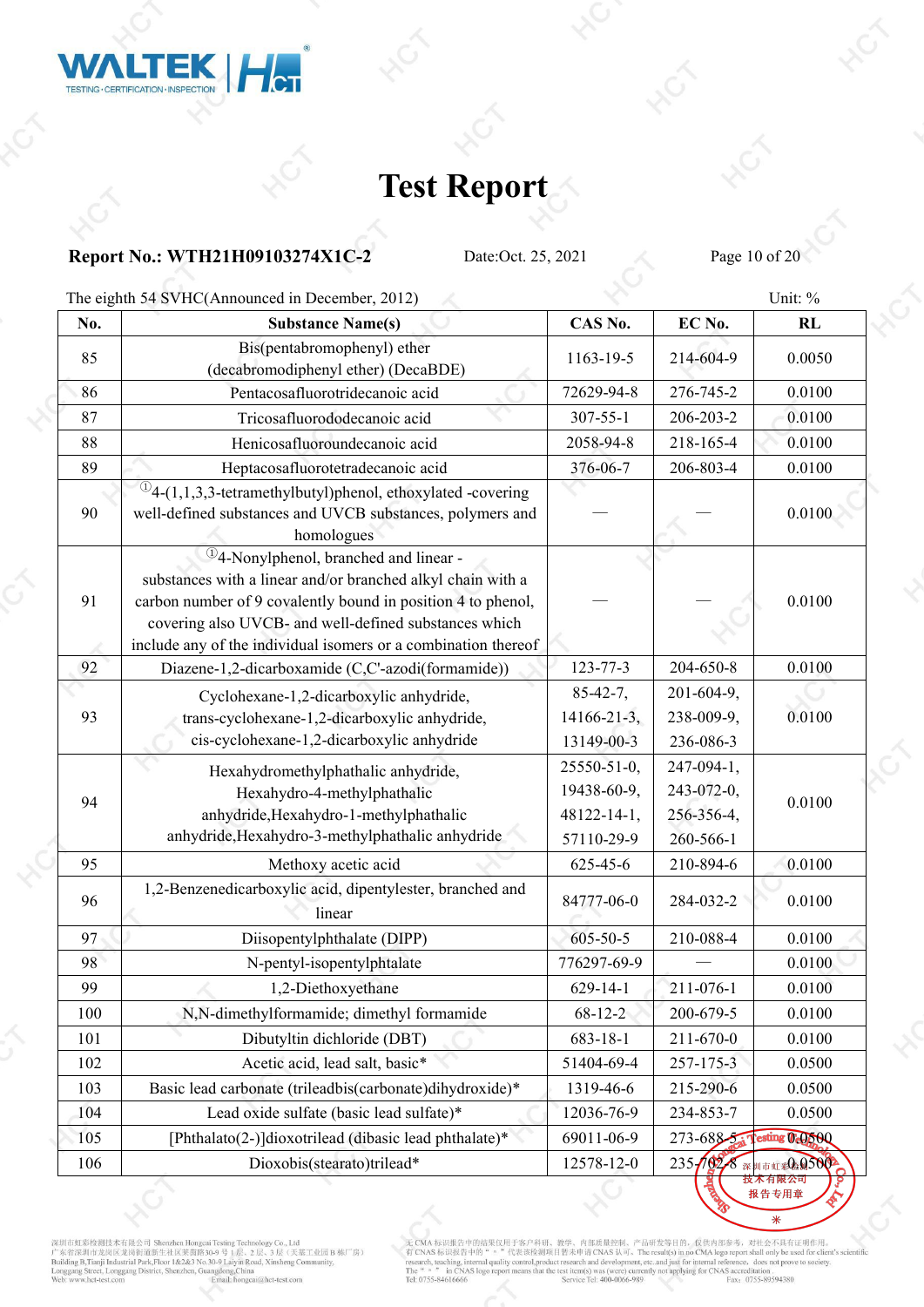![](_page_10_Picture_0.jpeg)

### **Report No.: WTH21H09103274X1C-2** Date:Oct. 25, 2021 Page 11 of 20

| Fatty acids, C16-18, lead salts*<br>91031-62-8<br>292-966-7<br>0.0500<br>107<br>108<br>Lead bis(tetrafluoroborate)*<br>13814-96-5<br>237-486-0<br>0.0500<br>Lead cynamidate*<br>109<br>20837-86-9<br>244-073-9<br>0.0500<br>Lead dinitrate*<br>110<br>10099-74-8<br>233-245-9<br>0.0500<br>Lead oxide (lead monoxide)*<br>1317-36-8<br>215-267-0<br>0.0500<br>111<br>Lead tetroxide (orange lead)*<br>0.0500<br>112<br>1314-41-6<br>215-235-6<br>Lead titanium trioxide*<br>113<br>12060-00-3<br>235-038-9<br>0.0500<br>Lead Titanium Zirconium Oxide*<br>12626-81-2<br>235-727-4<br>0.0500<br>114<br>Pentalead tetraoxide sulphate*<br>0.0500<br>115<br>12065-90-6<br>235-067-7<br>Pyrochlore, antimony lead yellow C.I.***<br>0.0500<br>116<br>8012-00-8<br>232-382-1<br>Silicic acid, barium salt, lead-doped*<br>68784-75-8<br>272-271-5<br>0.0500<br>117<br>Silicic acid, lead salt*<br>0.0500<br>118<br>11120-22-2<br>234-363-3<br>Sulfurous acid, lead salt, dibasic*<br>119<br>62229-08-7<br>$263 - 467 - 1$<br>0.0500<br>Tetraethyllead*<br>78-00-2<br>201-075-4<br>0.0500<br>120<br>Tetralead trioxide sulphate*<br>12202-17-4<br>235-380-9<br>0.0500<br>121<br>Trilead dioxide phosphonate*<br>235-252-2<br>0.0500<br>122<br>12141-20-7<br>123<br>$110 - 00 - 9$<br>203-727-3<br>0.0100<br>Furan<br>0.0100<br>200-879-2<br>124<br>Propylene oxide; 1,2-epoxypropane; methyloxirane<br>75-56-9<br>Diethyl sulphate<br>$64 - 67 - 5$<br>200-589-6<br>0.0100<br>125<br>Dimethyl sulphate<br>201-058-1<br>0.0100<br>126<br>$77 - 78 - 1$<br>3-ethyl-2-methyl-2-(3-methylbutyl)-1,3-oxazolidine<br>143860-04-2<br>421-150-7<br>0.0100<br>127<br>Dinoseb<br>88-85-7<br>201-861-7<br>0.0100<br>128<br>4,4'-methylenedi-o-toluidine<br>0.0100<br>129<br>838-88-0<br>212-658-8<br>4,4'-oxydianiline and its salts<br>0.0100<br>101-80-4<br>202-977-0<br>130<br>4-Aminoazobenzene; 4-Phenylazoaniline<br>131<br>$60 - 09 - 3$<br>200-453-6<br>0.0100<br>4-methyl-m-phenylenediamine (2,4-toluene-diamine)<br>95-80-7<br>0.0100<br>132<br>$202 - 453 - 1$<br>6-methoxy-m-toluidine (p-cresidine)<br>0.0100<br>133<br>$120 - 71 - 8$<br>204-419-1<br>$92 - 67 - 1$<br>0.0100<br>134<br>Biphenyl-4-ylamine<br>202-177-1<br>o-aminoazotoluene<br>97-56-3<br>202-591-2<br>0.0050<br>135<br>o-Toluidine; 2-Aminotoluene<br>95-53-4<br>202-429-0<br>0.0100<br>136<br>N-methylacetamide<br>$79-16-3$<br>0.0100<br>137<br>201-182-6 | No. | <b>Substance Name(s)</b>         | CAS No.  | EC No.    | RL     |
|-----------------------------------------------------------------------------------------------------------------------------------------------------------------------------------------------------------------------------------------------------------------------------------------------------------------------------------------------------------------------------------------------------------------------------------------------------------------------------------------------------------------------------------------------------------------------------------------------------------------------------------------------------------------------------------------------------------------------------------------------------------------------------------------------------------------------------------------------------------------------------------------------------------------------------------------------------------------------------------------------------------------------------------------------------------------------------------------------------------------------------------------------------------------------------------------------------------------------------------------------------------------------------------------------------------------------------------------------------------------------------------------------------------------------------------------------------------------------------------------------------------------------------------------------------------------------------------------------------------------------------------------------------------------------------------------------------------------------------------------------------------------------------------------------------------------------------------------------------------------------------------------------------------------------------------------------------------------------------------------------------------------------------------------------------------------------------------------------------------------------------------------------------------------------------------------------------------------------------------------------------------------------------------------------------------------------------------------------------------------------------------------------------------------------------|-----|----------------------------------|----------|-----------|--------|
|                                                                                                                                                                                                                                                                                                                                                                                                                                                                                                                                                                                                                                                                                                                                                                                                                                                                                                                                                                                                                                                                                                                                                                                                                                                                                                                                                                                                                                                                                                                                                                                                                                                                                                                                                                                                                                                                                                                                                                                                                                                                                                                                                                                                                                                                                                                                                                                                                             |     |                                  |          |           |        |
|                                                                                                                                                                                                                                                                                                                                                                                                                                                                                                                                                                                                                                                                                                                                                                                                                                                                                                                                                                                                                                                                                                                                                                                                                                                                                                                                                                                                                                                                                                                                                                                                                                                                                                                                                                                                                                                                                                                                                                                                                                                                                                                                                                                                                                                                                                                                                                                                                             |     |                                  |          |           |        |
|                                                                                                                                                                                                                                                                                                                                                                                                                                                                                                                                                                                                                                                                                                                                                                                                                                                                                                                                                                                                                                                                                                                                                                                                                                                                                                                                                                                                                                                                                                                                                                                                                                                                                                                                                                                                                                                                                                                                                                                                                                                                                                                                                                                                                                                                                                                                                                                                                             |     |                                  |          |           |        |
|                                                                                                                                                                                                                                                                                                                                                                                                                                                                                                                                                                                                                                                                                                                                                                                                                                                                                                                                                                                                                                                                                                                                                                                                                                                                                                                                                                                                                                                                                                                                                                                                                                                                                                                                                                                                                                                                                                                                                                                                                                                                                                                                                                                                                                                                                                                                                                                                                             |     |                                  |          |           |        |
|                                                                                                                                                                                                                                                                                                                                                                                                                                                                                                                                                                                                                                                                                                                                                                                                                                                                                                                                                                                                                                                                                                                                                                                                                                                                                                                                                                                                                                                                                                                                                                                                                                                                                                                                                                                                                                                                                                                                                                                                                                                                                                                                                                                                                                                                                                                                                                                                                             |     |                                  |          |           |        |
|                                                                                                                                                                                                                                                                                                                                                                                                                                                                                                                                                                                                                                                                                                                                                                                                                                                                                                                                                                                                                                                                                                                                                                                                                                                                                                                                                                                                                                                                                                                                                                                                                                                                                                                                                                                                                                                                                                                                                                                                                                                                                                                                                                                                                                                                                                                                                                                                                             |     |                                  |          |           |        |
|                                                                                                                                                                                                                                                                                                                                                                                                                                                                                                                                                                                                                                                                                                                                                                                                                                                                                                                                                                                                                                                                                                                                                                                                                                                                                                                                                                                                                                                                                                                                                                                                                                                                                                                                                                                                                                                                                                                                                                                                                                                                                                                                                                                                                                                                                                                                                                                                                             |     |                                  |          |           |        |
|                                                                                                                                                                                                                                                                                                                                                                                                                                                                                                                                                                                                                                                                                                                                                                                                                                                                                                                                                                                                                                                                                                                                                                                                                                                                                                                                                                                                                                                                                                                                                                                                                                                                                                                                                                                                                                                                                                                                                                                                                                                                                                                                                                                                                                                                                                                                                                                                                             |     |                                  |          |           |        |
|                                                                                                                                                                                                                                                                                                                                                                                                                                                                                                                                                                                                                                                                                                                                                                                                                                                                                                                                                                                                                                                                                                                                                                                                                                                                                                                                                                                                                                                                                                                                                                                                                                                                                                                                                                                                                                                                                                                                                                                                                                                                                                                                                                                                                                                                                                                                                                                                                             |     |                                  |          |           |        |
|                                                                                                                                                                                                                                                                                                                                                                                                                                                                                                                                                                                                                                                                                                                                                                                                                                                                                                                                                                                                                                                                                                                                                                                                                                                                                                                                                                                                                                                                                                                                                                                                                                                                                                                                                                                                                                                                                                                                                                                                                                                                                                                                                                                                                                                                                                                                                                                                                             |     |                                  |          |           |        |
|                                                                                                                                                                                                                                                                                                                                                                                                                                                                                                                                                                                                                                                                                                                                                                                                                                                                                                                                                                                                                                                                                                                                                                                                                                                                                                                                                                                                                                                                                                                                                                                                                                                                                                                                                                                                                                                                                                                                                                                                                                                                                                                                                                                                                                                                                                                                                                                                                             |     |                                  |          |           |        |
|                                                                                                                                                                                                                                                                                                                                                                                                                                                                                                                                                                                                                                                                                                                                                                                                                                                                                                                                                                                                                                                                                                                                                                                                                                                                                                                                                                                                                                                                                                                                                                                                                                                                                                                                                                                                                                                                                                                                                                                                                                                                                                                                                                                                                                                                                                                                                                                                                             |     |                                  |          |           |        |
|                                                                                                                                                                                                                                                                                                                                                                                                                                                                                                                                                                                                                                                                                                                                                                                                                                                                                                                                                                                                                                                                                                                                                                                                                                                                                                                                                                                                                                                                                                                                                                                                                                                                                                                                                                                                                                                                                                                                                                                                                                                                                                                                                                                                                                                                                                                                                                                                                             |     |                                  |          |           |        |
|                                                                                                                                                                                                                                                                                                                                                                                                                                                                                                                                                                                                                                                                                                                                                                                                                                                                                                                                                                                                                                                                                                                                                                                                                                                                                                                                                                                                                                                                                                                                                                                                                                                                                                                                                                                                                                                                                                                                                                                                                                                                                                                                                                                                                                                                                                                                                                                                                             |     |                                  |          |           |        |
|                                                                                                                                                                                                                                                                                                                                                                                                                                                                                                                                                                                                                                                                                                                                                                                                                                                                                                                                                                                                                                                                                                                                                                                                                                                                                                                                                                                                                                                                                                                                                                                                                                                                                                                                                                                                                                                                                                                                                                                                                                                                                                                                                                                                                                                                                                                                                                                                                             |     |                                  |          |           |        |
|                                                                                                                                                                                                                                                                                                                                                                                                                                                                                                                                                                                                                                                                                                                                                                                                                                                                                                                                                                                                                                                                                                                                                                                                                                                                                                                                                                                                                                                                                                                                                                                                                                                                                                                                                                                                                                                                                                                                                                                                                                                                                                                                                                                                                                                                                                                                                                                                                             |     |                                  |          |           |        |
|                                                                                                                                                                                                                                                                                                                                                                                                                                                                                                                                                                                                                                                                                                                                                                                                                                                                                                                                                                                                                                                                                                                                                                                                                                                                                                                                                                                                                                                                                                                                                                                                                                                                                                                                                                                                                                                                                                                                                                                                                                                                                                                                                                                                                                                                                                                                                                                                                             |     |                                  |          |           |        |
|                                                                                                                                                                                                                                                                                                                                                                                                                                                                                                                                                                                                                                                                                                                                                                                                                                                                                                                                                                                                                                                                                                                                                                                                                                                                                                                                                                                                                                                                                                                                                                                                                                                                                                                                                                                                                                                                                                                                                                                                                                                                                                                                                                                                                                                                                                                                                                                                                             |     |                                  |          |           |        |
|                                                                                                                                                                                                                                                                                                                                                                                                                                                                                                                                                                                                                                                                                                                                                                                                                                                                                                                                                                                                                                                                                                                                                                                                                                                                                                                                                                                                                                                                                                                                                                                                                                                                                                                                                                                                                                                                                                                                                                                                                                                                                                                                                                                                                                                                                                                                                                                                                             |     |                                  |          |           |        |
|                                                                                                                                                                                                                                                                                                                                                                                                                                                                                                                                                                                                                                                                                                                                                                                                                                                                                                                                                                                                                                                                                                                                                                                                                                                                                                                                                                                                                                                                                                                                                                                                                                                                                                                                                                                                                                                                                                                                                                                                                                                                                                                                                                                                                                                                                                                                                                                                                             |     |                                  |          |           |        |
|                                                                                                                                                                                                                                                                                                                                                                                                                                                                                                                                                                                                                                                                                                                                                                                                                                                                                                                                                                                                                                                                                                                                                                                                                                                                                                                                                                                                                                                                                                                                                                                                                                                                                                                                                                                                                                                                                                                                                                                                                                                                                                                                                                                                                                                                                                                                                                                                                             |     |                                  |          |           |        |
|                                                                                                                                                                                                                                                                                                                                                                                                                                                                                                                                                                                                                                                                                                                                                                                                                                                                                                                                                                                                                                                                                                                                                                                                                                                                                                                                                                                                                                                                                                                                                                                                                                                                                                                                                                                                                                                                                                                                                                                                                                                                                                                                                                                                                                                                                                                                                                                                                             |     |                                  |          |           |        |
|                                                                                                                                                                                                                                                                                                                                                                                                                                                                                                                                                                                                                                                                                                                                                                                                                                                                                                                                                                                                                                                                                                                                                                                                                                                                                                                                                                                                                                                                                                                                                                                                                                                                                                                                                                                                                                                                                                                                                                                                                                                                                                                                                                                                                                                                                                                                                                                                                             |     |                                  |          |           |        |
|                                                                                                                                                                                                                                                                                                                                                                                                                                                                                                                                                                                                                                                                                                                                                                                                                                                                                                                                                                                                                                                                                                                                                                                                                                                                                                                                                                                                                                                                                                                                                                                                                                                                                                                                                                                                                                                                                                                                                                                                                                                                                                                                                                                                                                                                                                                                                                                                                             |     |                                  |          |           |        |
|                                                                                                                                                                                                                                                                                                                                                                                                                                                                                                                                                                                                                                                                                                                                                                                                                                                                                                                                                                                                                                                                                                                                                                                                                                                                                                                                                                                                                                                                                                                                                                                                                                                                                                                                                                                                                                                                                                                                                                                                                                                                                                                                                                                                                                                                                                                                                                                                                             |     |                                  |          |           |        |
|                                                                                                                                                                                                                                                                                                                                                                                                                                                                                                                                                                                                                                                                                                                                                                                                                                                                                                                                                                                                                                                                                                                                                                                                                                                                                                                                                                                                                                                                                                                                                                                                                                                                                                                                                                                                                                                                                                                                                                                                                                                                                                                                                                                                                                                                                                                                                                                                                             |     |                                  |          |           |        |
|                                                                                                                                                                                                                                                                                                                                                                                                                                                                                                                                                                                                                                                                                                                                                                                                                                                                                                                                                                                                                                                                                                                                                                                                                                                                                                                                                                                                                                                                                                                                                                                                                                                                                                                                                                                                                                                                                                                                                                                                                                                                                                                                                                                                                                                                                                                                                                                                                             |     |                                  |          |           |        |
|                                                                                                                                                                                                                                                                                                                                                                                                                                                                                                                                                                                                                                                                                                                                                                                                                                                                                                                                                                                                                                                                                                                                                                                                                                                                                                                                                                                                                                                                                                                                                                                                                                                                                                                                                                                                                                                                                                                                                                                                                                                                                                                                                                                                                                                                                                                                                                                                                             |     |                                  |          |           |        |
|                                                                                                                                                                                                                                                                                                                                                                                                                                                                                                                                                                                                                                                                                                                                                                                                                                                                                                                                                                                                                                                                                                                                                                                                                                                                                                                                                                                                                                                                                                                                                                                                                                                                                                                                                                                                                                                                                                                                                                                                                                                                                                                                                                                                                                                                                                                                                                                                                             |     |                                  |          |           |        |
|                                                                                                                                                                                                                                                                                                                                                                                                                                                                                                                                                                                                                                                                                                                                                                                                                                                                                                                                                                                                                                                                                                                                                                                                                                                                                                                                                                                                                                                                                                                                                                                                                                                                                                                                                                                                                                                                                                                                                                                                                                                                                                                                                                                                                                                                                                                                                                                                                             |     |                                  |          |           |        |
|                                                                                                                                                                                                                                                                                                                                                                                                                                                                                                                                                                                                                                                                                                                                                                                                                                                                                                                                                                                                                                                                                                                                                                                                                                                                                                                                                                                                                                                                                                                                                                                                                                                                                                                                                                                                                                                                                                                                                                                                                                                                                                                                                                                                                                                                                                                                                                                                                             |     |                                  |          |           |        |
|                                                                                                                                                                                                                                                                                                                                                                                                                                                                                                                                                                                                                                                                                                                                                                                                                                                                                                                                                                                                                                                                                                                                                                                                                                                                                                                                                                                                                                                                                                                                                                                                                                                                                                                                                                                                                                                                                                                                                                                                                                                                                                                                                                                                                                                                                                                                                                                                                             | 138 | 1-bromopropane; n-propyl bromide | 106-94-5 | 203-445-0 | 0.0100 |

![](_page_10_Picture_6.jpeg)

深圳市虹彩检测技术有限公司 Shenzhen Hongeai Testing Technology Co., Ltd<br>广东省深圳市龙岗区龙岗街道新生社区莱茵路30-9 号 1层、2 层、3 层 (天基工业园 B 栋厂房)<br>Building B.Tianji Industrial Park,Floor 1&2&3 No.30-9 Laylor Road, Xinsheng Community,<br>Longgang Street, Longga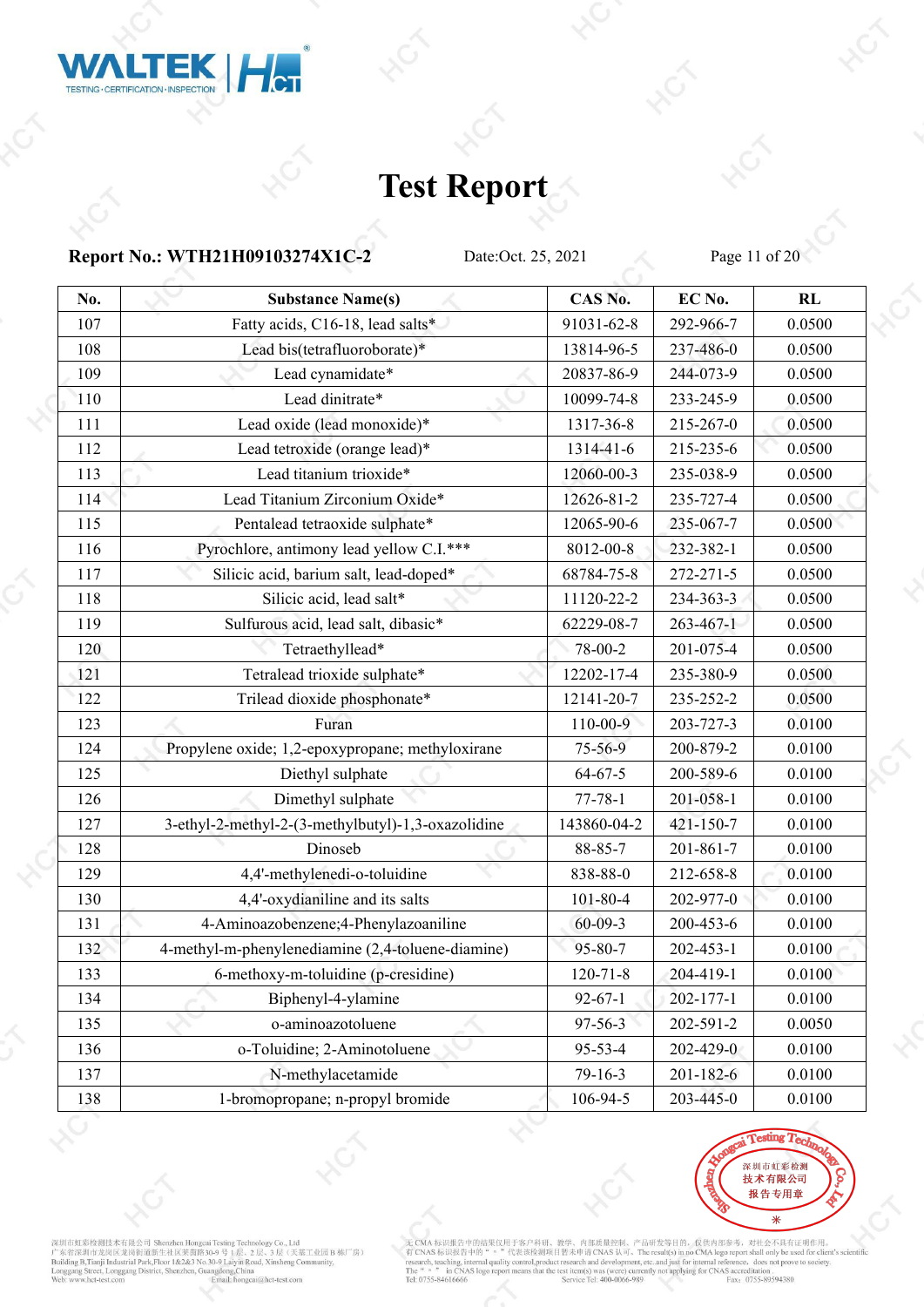![](_page_11_Picture_0.jpeg)

### **Report No.: WTH21H09103274X1C-2** Date:Oct. 25, 2021 Page 12 of 20

**LTEK HOT** 

TESTING · CERTIFICATION · INSPECTION

The ninth 6 SVHC(Announced in June, 2013) Unit: %

| No. | <b>Substance Name(s)</b>                                                                                                                                                                                                                                                                                       | CAS No.        | $EC$ No.        | RL     |
|-----|----------------------------------------------------------------------------------------------------------------------------------------------------------------------------------------------------------------------------------------------------------------------------------------------------------------|----------------|-----------------|--------|
| 139 | Cadmium                                                                                                                                                                                                                                                                                                        | 7440-43-9      | $231 - 152 - 8$ | 0.0050 |
| 140 | Cadmium oxide*                                                                                                                                                                                                                                                                                                 | 1306-19-0      | 215-146-2       | 0.0500 |
| 141 | Ammonium pentadecafluorooctanoate (APFO)                                                                                                                                                                                                                                                                       | 3825-26-1      | 223-320-4       | 0.0100 |
| 142 | Pentadecafluorooctanoic acid (PFOA)                                                                                                                                                                                                                                                                            | $335 - 67 - 1$ | 206-397-9       | 0.0100 |
| 143 | Dipentyl phthalate (DPP)                                                                                                                                                                                                                                                                                       | $131 - 18 - 0$ | 205-017-9       | 0.0100 |
| 144 | <sup>(1)</sup> 4-Nonylphenol, branched and linear, ethoxylated<br>[substances with a linear and/or branched alkyl]<br>chain with a carbon number of 9 covalently<br>bound in position 4 to phenol, ethoxylated<br>covering UVCB- and well-defined substances,<br>polymers and homologues, which include any of |                |                 | 0.0500 |
|     | the individual isomers and/or combinations thereof]                                                                                                                                                                                                                                                            |                |                 |        |

The tenth 7 SVHC(Announced in December, 2013) Unit:  $\%$ 

|     | The tend $\ell$ by FIC(Tangularity in December, 2015)                                                                                                                                   |                |                 | $\cup$ HIL. $\vee$ |  |
|-----|-----------------------------------------------------------------------------------------------------------------------------------------------------------------------------------------|----------------|-----------------|--------------------|--|
| No. | <b>Substance Name(s)</b>                                                                                                                                                                | CAS No.        | EC No.          | RL.                |  |
| 145 | Cadmium sulphide *                                                                                                                                                                      | 1306-23-6      | 215-147-8       | 0.0100             |  |
| 146 | Dihexyl phthalate                                                                                                                                                                       | $84 - 75 - 3$  | 201-559-5       | 0.0100             |  |
| 147 | $\text{Disodium } 3,3'-[[1,1'-biphenyl]-4,4'-diylbis(azo)]$ bis<br>(4-aminonaphthalene-1-sulphonate) (C.I. Direct Red 28)                                                               | 573-58-0       | 209-358-4       | 0.0100             |  |
| 148 | $\sqrt[3]{\text{Disodium}}$ 4-amino-3-[[4'-[(2,4-diaminophenyl)azo]<br>$[1,1'-bipheny]$ -4-yl $[azo]$<br>-5-hydroxy-6-(phenylazo)naphthalene-2,7-disulphonate<br>(C.I. Direct Black 38) | 1937-37-7      | 217-710-3       | 0.0100             |  |
| 149 | Imidazolidine-2-thione (2-imidazoline-2-thiol)                                                                                                                                          | 96-45-7        | 202-506-9       | 0.0100             |  |
| 150 | Lead di(acetate) *                                                                                                                                                                      | $301 - 04 - 2$ | 206-104-4       | 0.0500             |  |
| 151 | Trixylyl phosphate                                                                                                                                                                      | 25155-23-1     | $246 - 677 - 8$ | 0.0100             |  |

|     | The eleventh 4 SVHC(Announced in June, 2014)                        |            |                            | Unit: %          |  |
|-----|---------------------------------------------------------------------|------------|----------------------------|------------------|--|
| No. | <b>Substance Name(s)</b>                                            | CAS No.    | EC No.                     | RL               |  |
| 152 | 1,2-Benzenedicarboxylic acid, dihexyl ester, branched and<br>linear | 68515-50-4 | 271-093-5                  | 0.0100           |  |
| 153 | Cadmium chloride*                                                   | 10108-64-2 | 233-296-7                  | 0.0100           |  |
| 154 | Sodium perborate; perboric acid, sodium salt*                       |            | $239-172-9$ ,<br>234-390-0 | 0.0100           |  |
| 155 | Sodium peroxometaborate*                                            | 7632-04-4  | 231-556-4.                 | resting (TO LOOK |  |

深圳市虹彩检测<br>**技术有限公司** 报告专用章

深圳市虹彩检测技术有限公司 Shenzhen Hongeai Testing Technology Co., Ltd<br>广东省深圳市龙岗区龙岗街道新生社区莱茵路30-9号 1层、2层、3层(天基工业园 B 栋厂房)<br>Building B.Tranji Industrial Park,Floor 1&2&3 No.30-9号 1层、2层、3层(天基工业园 B 栋厂房)<br>Bunggang Street, Longgang District, S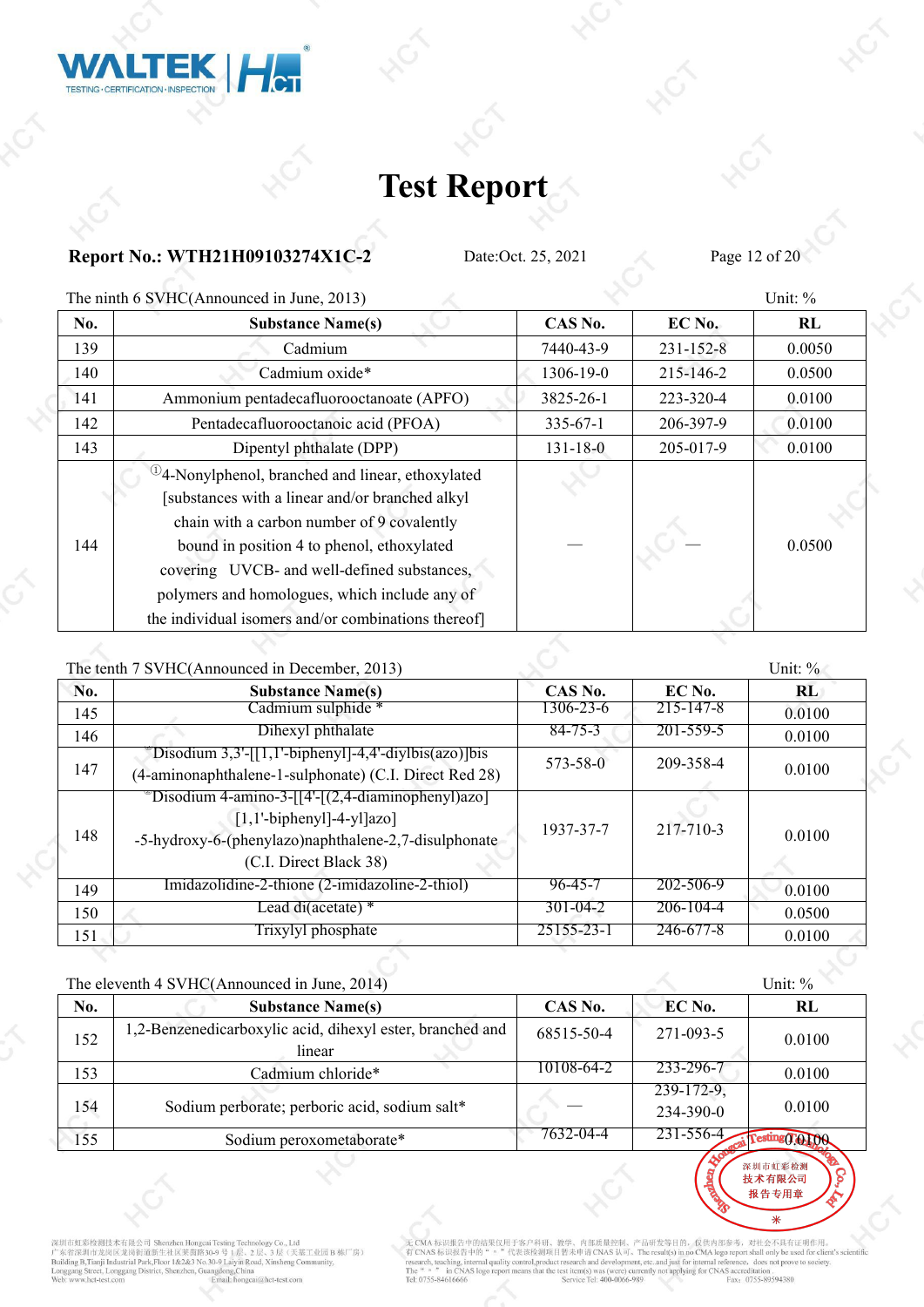![](_page_12_Picture_0.jpeg)

#### **Report No.: WTH21H09103274X1C-2** Date:Oct. 25, 2021 Page 13 of 20

The twelfth 6 SVHC(Announced in December, 2014) Unit: %

|     | The enshing $\sigma$ is virted announced in December, 2011,                                                                                                                                                                                                    |                                  |                 | <b>U</b> |
|-----|----------------------------------------------------------------------------------------------------------------------------------------------------------------------------------------------------------------------------------------------------------------|----------------------------------|-----------------|----------|
| No. | <b>Substance Name(s)</b>                                                                                                                                                                                                                                       | CAS No.                          | EC No.          | RL       |
| 156 | 2-(2H-benzotriazol-2-yl)-4,6-ditertpentylphenol<br>$(UV-328)$                                                                                                                                                                                                  | 25973-55-1                       | 247-384-8       | 0.0100   |
| 157 | 2-benzotriazol-2-yl-4,6-di-tert-butylphenol (UV-320)                                                                                                                                                                                                           | 3846-71-7                        | 223-346-6       | 0.0100   |
| 158 | Cadmium fluoride*                                                                                                                                                                                                                                              | 7790-79-6                        | $232 - 222 - 0$ | 0.0500   |
| 159 | Cadmium sulphate*                                                                                                                                                                                                                                              | $10124 - 36 - 4$ ;<br>31119-53-6 | $233 - 331 - 6$ | 0.0500   |
| 160 | 2-ethylhexyl 10-ethyl-4,4-dioctyl-7-oxo-8-oxa-3,5-dithia-<br>4-stannatetradecanoate(DOTE)                                                                                                                                                                      | 15571-58-1                       | 239-622-4       | 0.0500   |
| 161 | Reaction mass of 2-ethylhexyl 10-ethyl-4,4-dioctyl-7-oxo<br>-8-oxa-3,5-dithia-4-stannatetradecanoate and 2-ethylhexy<br>$110$ -ethyl-4- $[2-(2-ethylhexy]$ ) $oxy$ ]-2- $oxoethyl]$ thio]-4- $o$<br>ctyl-7-oxo-8-oxa-3,5-dithia-4-stannatetradecanoate (reacti |                                  |                 | 0.0500   |
|     | on mass of DOTE and MOTE)                                                                                                                                                                                                                                      |                                  |                 |          |

The [thirteenth](javascript:void(0);) 2 SVHC(Announced in June, 2015) Unit: %

**No. Substance Name(s) CAS No. EC No. RL**  $162 \quad \text{otyl}$  diesters with  $\geq 0.3\%$  of dihexyl phthalate (EC No. 68648-93-1 2) 1,2-benzenedicarboxylic acid, di-C6-10-alkyl esters; 1,2-benzenedicarboxylic acid, mixed decyl and hexyl and 201-559-5) 68515-51-5 68648-93-1 272-013-1 271-094-0 0.0100 163 5-sec-butyl-2-(4,6-dimethylcyclohex-3-en-1-yl)-5-methyl 5-sec-butyl-2-(2,4-dimethylcyclohex-3-en-1-yl)-5-methyl -1,3-dioxane [1], -1,3-dioxane [2] [covering any of the individual isomers tyl-2-(4,6-dimethylcyclohex-3-en-1-yl)-5-methyl<br>
oxane [2] [covering any of the individual isomers<br>
of [1] and [2] or any combination thereof]

![](_page_12_Picture_9.jpeg)

深圳市虹彩检测技术有限公司 Shenzhen Hongca 一<br>天基工业园 B 栋厂房) 下省深圳市龙岗区龙岗街道新生社区莱茵路30-9号 层、2月 B, Tianji Industrial Park, Floor 1&2&3 No.30-9 Laivin Road, X  $ctSh$ .<br>ai@hct-test.com

H于客户科研、教学、内部质量控制、产品研发等目的、仅供内部参考,对社会不具有证明作用。<br>代表该检测项目暂未申请 CNAS 认可。The result(s) in no CMA logo report shall only be used for client's scientific<br>y control,product research and development, etc..and just for internal refere 无 CMA 标识报告中的结果仅用于客 了CNAS 标识报告中的 arch, teaching, in al quality of **JASI** Tel: 0755-84616666 vice Tel: 400-0066-989 Saccionation.<br>Fax: 0755-89594380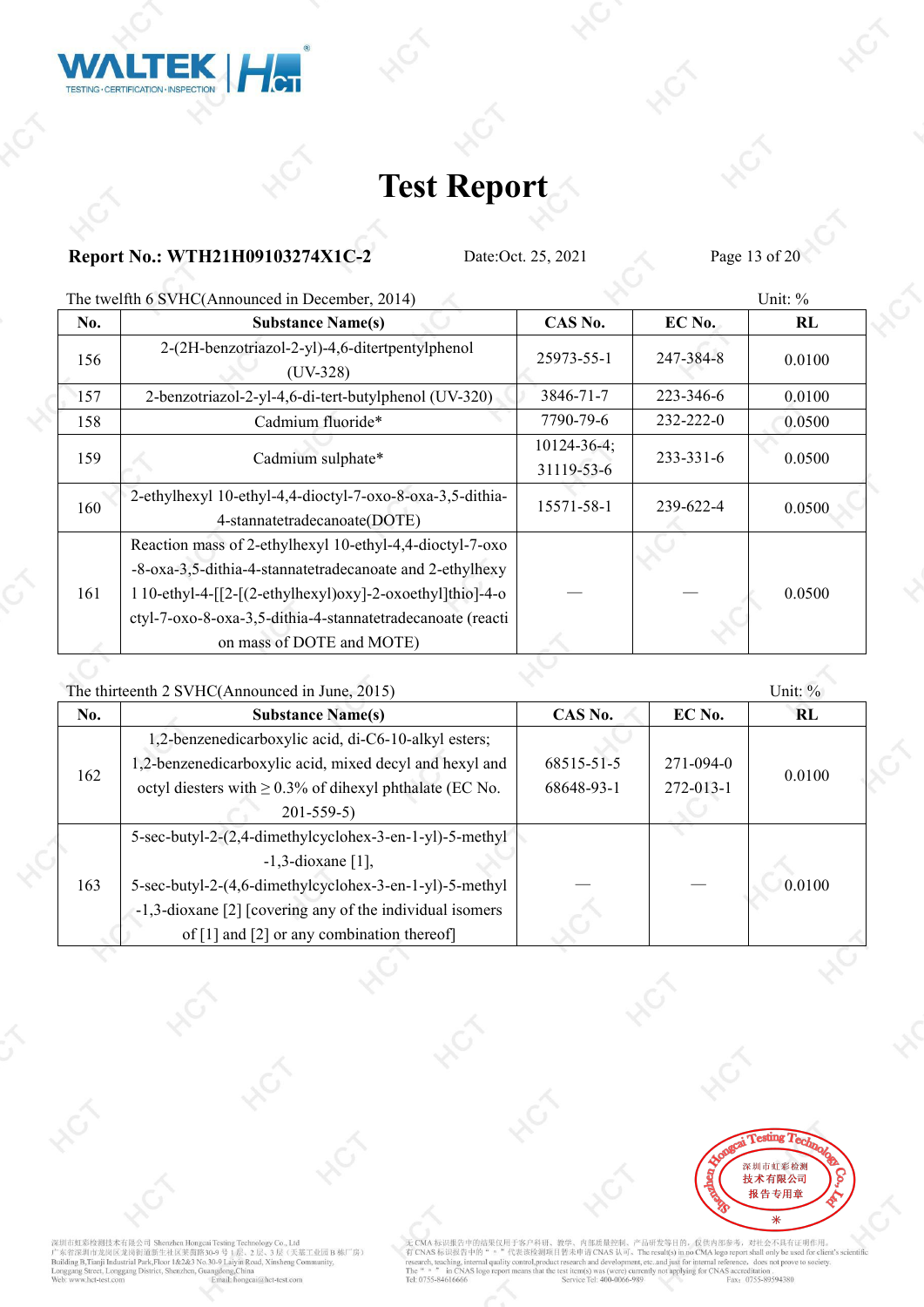![](_page_13_Picture_0.jpeg)

### **Report No.: WTH21H09103274X1C-2** Date:Oct. 25, 2021 Page 14 of 20

The [fourteenth](javascript:void(0);) 5 SVHC(Announced in December, 2015) Unit:  $\%$ 

|     | THE TOUTIC THILE S VITE (ATHROUNCEd III December, 2015)                    |                 |                 | $\cup$ HIL. $\vee$ |  |
|-----|----------------------------------------------------------------------------|-----------------|-----------------|--------------------|--|
| No. | <b>Substance Name(s)</b>                                                   | CAS No.         | EC No.          | RL                 |  |
| 164 | Nitrobenzene                                                               | 98-95-3         | 202-716-0       | 0.0100             |  |
| 165 | 2,4-di-tert-butyl-6-(5-chlorobenzotriazol-2-yl)phenol<br>$(UV-327)$        | 3864-99-1       | 223-383-8       | 0.0100             |  |
| 166 | 2-(2H-benzotriazol-2-yl)-4-(tert-butyl)-6-(sec-butyl)phen<br>ol $(UV-350)$ | 36437-37-3      | $253 - 037 - 1$ | 0.0100             |  |
| 167 | 1,3-propanesultone                                                         | $1120 - 71 - 4$ | 214-317-9       | 0.0100             |  |
|     | Perfluorononan-1-oic acid                                                  | 375-95-1        |                 |                    |  |
| 168 | (2,2,3,3,4,4,5,5,6,6,7,7,8,8,9,9,9-heptadecafluorononanoic                 | 21049-39-8      | $206 - 801 - 3$ | 0.0100             |  |
|     | acid and its sodium and ammonium salts                                     | 4149-60-4       |                 |                    |  |

#### The fifteenth 1 SVHC(Announced in June, 2016) Unit: % Unit: %

| $\frac{1}{100}$ integrating to $\frac{1}{100}$ . The same called the called $\frac{1}{100}$ |                          |               |                |        |
|---------------------------------------------------------------------------------------------|--------------------------|---------------|----------------|--------|
| No.                                                                                         | <b>Substance Name(s)</b> | $CAS$ No.     | $\Gamma C$ No. | RL     |
| 169                                                                                         | Benzol det chrysene      | $50 - 32 - 8$ | 200-028-5      | 0.0100 |

#### The sixteenth 4 SVHC(Announced in January, 2017) Unit: %

|     | The binteenth $\overline{\phantom{a}}$ by $\overline{\phantom{a}}$ and $\overline{\phantom{a}}$ and $\overline{\phantom{a}}$ and $\overline{\phantom{a}}$ and $\overline{\phantom{a}}$ |                                          |                              | $OIII$ . $O$ |
|-----|----------------------------------------------------------------------------------------------------------------------------------------------------------------------------------------|------------------------------------------|------------------------------|--------------|
| No. | <b>Substance Name(s)</b>                                                                                                                                                               | CAS No.                                  | EC No.                       | <b>RL</b>    |
| 170 | 4,4'-isopropylidenediphenol (bisphenol A) (BPA)                                                                                                                                        | $80 - 05 - 7$                            | $201 - 245 - 8$              | 0.0100       |
| 171 | 4-heptylphenol, branched and linear (4-HPbl)                                                                                                                                           |                                          |                              | 0.0500       |
| 172 | Nonadecafluorodecanoic acid (PFDA) and its sodium and<br>ammonium salts                                                                                                                | 3108-42-7<br>$335 - 76 - 2$<br>3830-45-3 | $206 - 400 - 3$<br>221-470-5 | 0.0100       |
| 173 | 4-tert-pentylphenol (PTAP)                                                                                                                                                             | 80-46-6                                  | 201-280-9                    | 0.0100       |

#### The seventeenth 1 SVHC(Announced in July, 2017) Unit: % Unit: %

| NO.         | <b>Name</b> (s)                                                                       | $\sim$ $\sim$ $\sim$ $\sim$ $\sim$ | <b>DOM</b> | T.                        |
|-------------|---------------------------------------------------------------------------------------|------------------------------------|------------|---------------------------|
|             | Substance                                                                             | NO.                                | NO.        | иT                        |
| $1 -$<br>74 | s salts (PFHxS)<br>$\tilde{\phantom{a}}$<br>luorohexane-1-sulphonic acid and i<br>1ts |                                    |            | 100<br>$\Omega$<br>V.VIVU |

![](_page_13_Picture_13.jpeg)

深圳市虹彩检测技术有限公司 Shenzhen Hongcai Testing Technology Co.,<br>广东省深圳市龙岗区龙岗街道新生社区莱茵路30-9号 1层、2层、3层<br>Building B,Tianji Industrial Park,Floor 1&2&3 No.30-9 Ligy、2层、3层<br>Longgang Street, Longgang District, Shenzhen, Guangdong,China ology Co., Ltd , Co., Ltd<br>3 层 (天基工业园 B 栋厂房) ..<br>:ai@hct-test.com

CMA标识报告中的结果仅用于客户科研、教学、内部质量控制、产品研发等目的、仅供内部参考,对社会不具有证明作用。<br>CNAS标识报告中的" = "代表该检测项目智未申请CNAS认可。The result(s) in no CMA logo report shall only be used for client's scientific<br>carch, teaching, internal quality control,product res 无 CMA 标识报告中的结果仅用于客户科研、教学<br>有 CNAS 标识报告中的 " 。"代表该检测项目暂: The "  $n$  " in CN/<br>Tel: 0755-84616666 vice Tel: 400-0066-989 Saccionation.<br>Fax: 0755-89594380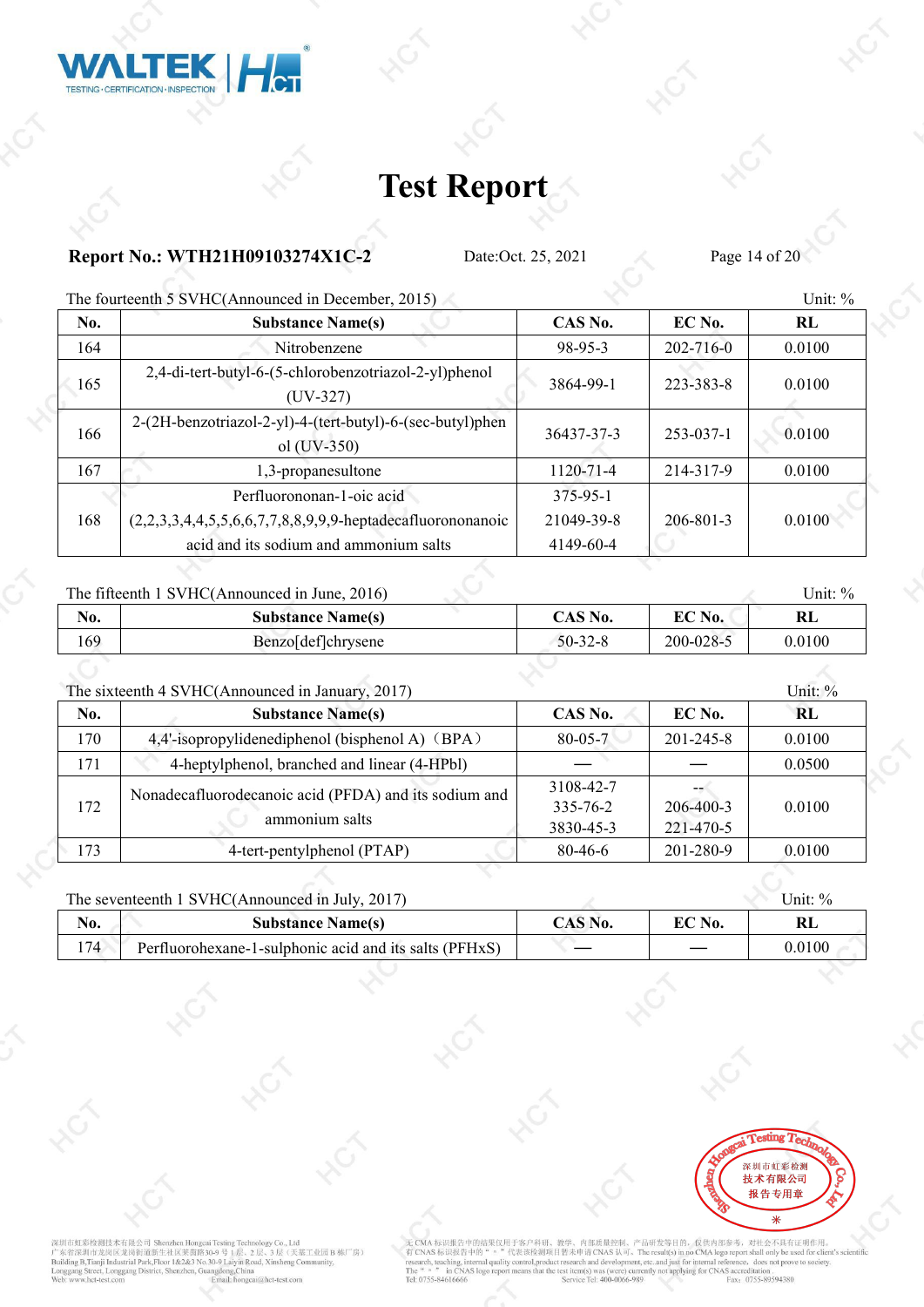![](_page_14_Picture_0.jpeg)

### **Report No.: WTH21H09103274X1C-2** Date:Oct. 25, 2021 Page 15 of 20

The eighteenth 7 SVHC(Announced in January, 2018) Unit:%

| No. | <b>Substance Name(s)</b>                                                                                                                                                                                         | CAS No.                          | EC No.    | RL     |
|-----|------------------------------------------------------------------------------------------------------------------------------------------------------------------------------------------------------------------|----------------------------------|-----------|--------|
| 175 | Dodecachloropentacyclo[12.2.1.16,9.02,13.05,10]octadeca-<br>7,15-diene ("Dechlorane Plus"TM)<br>covering any of its individual anti- and syn-isomers or any<br>combination thereof                               |                                  |           | 0.0500 |
| 176 | Benz[a]anthracene                                                                                                                                                                                                | $56 - 55 - 3$ ,<br>1718-53-2     | 200-280-6 | 0.0100 |
| 177 | Cadmium nitrate*                                                                                                                                                                                                 | $10022 - 68 - 1$ ,<br>10325-94-7 | 233-710-6 | 0.0500 |
| 178 | Cadmium carbonate*                                                                                                                                                                                               | 513-78-0                         | 208-168-9 | 0.0500 |
| 179 | Cadmium hydroxide*                                                                                                                                                                                               | 21041-95-2                       | 244-168-5 | 0.0500 |
| 180 | Chrysene                                                                                                                                                                                                         | $218-01-9$ ,<br>1719-03-5        | 205-923-4 | 0.0100 |
| 181 | <sup>(1)</sup> Reaction products of 1,3,4-thiadiazolidine-2,5-dithione,<br>formaldehyde and 4-heptylphenol, branched and linear<br>(RP-HP) with $\geq 0.1\%$ w/w 4-heptylphenol, branched and<br>linear (4-HPbl) |                                  |           | 0.0500 |

#### The nineteenth 10 SVHC(Announced in June, 2018) Unit: % Unit: %

| No. | <b>Substance Name(s)</b>                       | CAS No.        | EC No.          | RL     |
|-----|------------------------------------------------|----------------|-----------------|--------|
| 182 | Benzene-1,2,4-tricarboxylic acid 1,2 anhydride | 552-30-7       | 209-008-0       | 0.0100 |
|     | (trimellitic anhydride) (TMA)                  |                |                 |        |
| 183 | Benzo[ghi]perylene                             | 191-24-2       | 205-883-8       | 0.0100 |
| 184 | Decamethylcyclopentasiloxane (D5)              | $541 - 02 - 6$ | 208-764-9       | 0.0100 |
| 185 | Dicyclohexyl phthalate (DCHP)                  | $84 - 61 - 7$  | 201-545-9       | 0.0100 |
| 186 | Disodium octaborate*                           | 12008-41-2     | 234-541-0       | 0.0500 |
| 187 | Dodecamethylcyclohexasiloxane (D6)             | 540-97-6       | 208-762-8       | 0.0100 |
| 188 | Ethylenediamine (EDA)                          | $107 - 15 - 3$ | 203-468-6       | 0.0500 |
| 189 | Lead                                           | 7439-92-1      | $231 - 100 - 4$ | 0.0100 |
| 190 | Octamethylcyclotetrasiloxane (D4)              | 556-67-2       | 209-136-7       | 0.0100 |
| 191 | Terphenyl, hydrogenated                        | 61788-32-7     | 262-967-7       | 0.0100 |

![](_page_14_Picture_9.jpeg)

深圳市虹彩检测技术有限公司 Shenzhen Hongcai Testing Technology Co., Ltd<br>广东省深圳市龙岗区龙岗街道新生社区莱茵路30-9 号 1层、2 层、3 层 (天基工业园 B 栋厂房)<br>Building B.Tranji Industrial Park,Floor 1&2&3 No.30-9 Laiyin Road, Xinsheng Community,<br>Longgang Street, Longg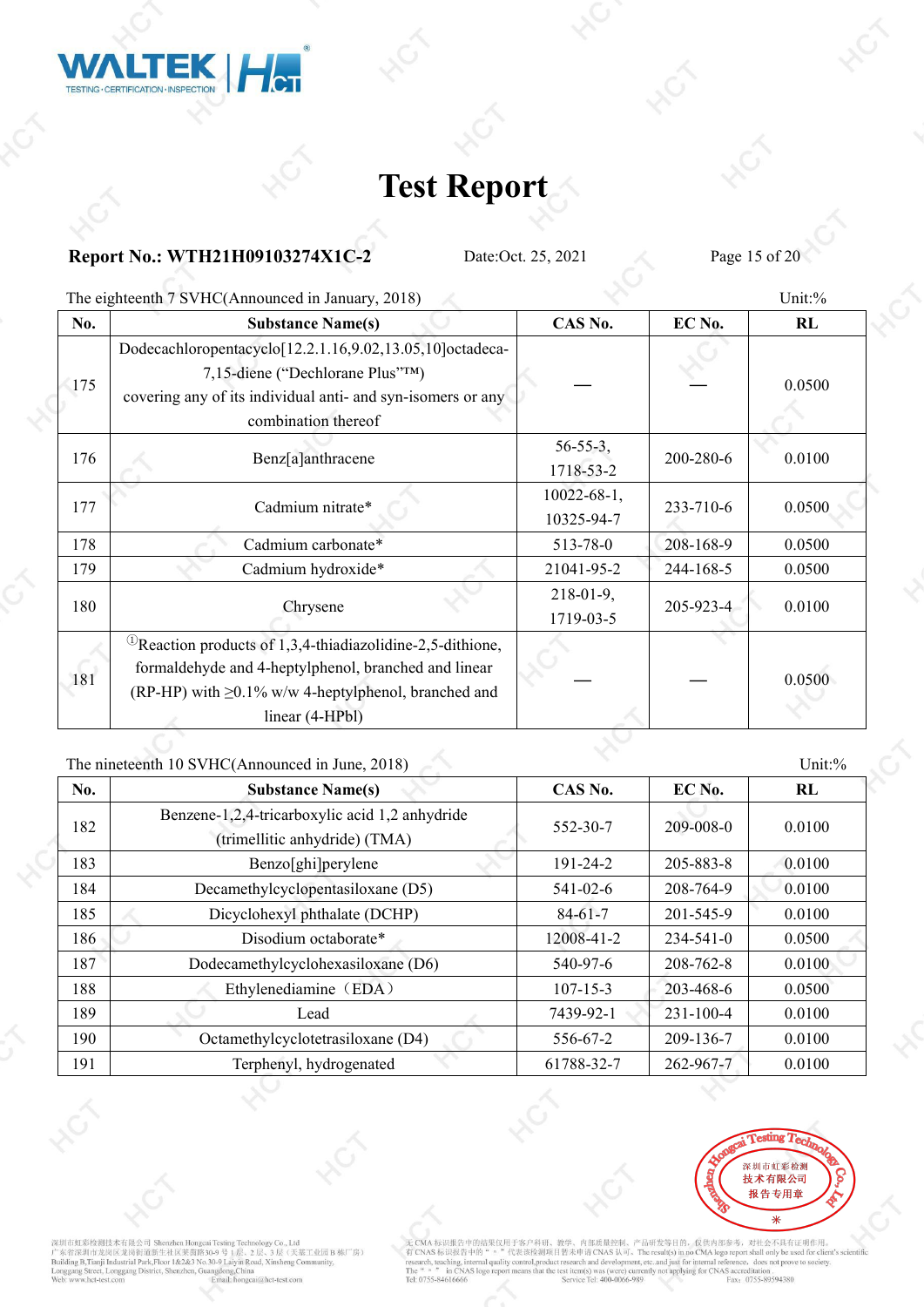![](_page_15_Picture_0.jpeg)

### **Report No.: WTH21H09103274X1C-2** Date:Oct. 25, 2021 Page 16 of 20

The twentieth 6 SVHC(Announced in January, 2019) Unit:%

|     | The enchanged $\sigma$ is a set of the contract of the contract $\sigma$ , $\sigma$ , $\sigma$         |                            |                 | <b>0.</b> 0 |
|-----|--------------------------------------------------------------------------------------------------------|----------------------------|-----------------|-------------|
| No. | <b>Substance Name(s)</b>                                                                               | CAS No.                    | EC No.          | RL          |
| 192 | 1,7,7-trimethyl-3-(phenylmethylene)bicyclo <sup>[2,2,1</sup> ]heptan-2<br>-one (3-benzylidene camphor) | 15087-24-8                 | 239-139-9       | 0.0100      |
| 193 | 2,2-bis(4'-hydroxyphenyl)-4-methylpentane                                                              | 6807-17-6                  | $401 - 720 - 1$ | 0.0100      |
| 194 | Benzo[k]fluoranthene                                                                                   | 207-08-9                   | 205-916-6       | 0.0100      |
| 195 | Fluoranthene                                                                                           | $206-44-0$ ,<br>93951-69-0 | 205-912-4       | 0.0100      |
| 196 | Phenanthrene                                                                                           | $85 - 01 - 8$              | $201 - 581 - 5$ | 0.0100      |
| 197 | Pyrene                                                                                                 | $129-00-0$ ,<br>1718-52-1  | 204-927-3       | 0.0100      |

#### The twenty-first 4 SVHC(Announced in July , 2019) Unit:%

| No. | <b>Substance Name(s)</b>                                  | CAS No.    | EC No.          | RL     |
|-----|-----------------------------------------------------------|------------|-----------------|--------|
|     | Tris(4-nonylphenyl, branched and linear) phosphite        |            |                 |        |
| 198 | (TNPP) with $\geq 0.1\%$ w/w of 4-nonylphenol, branched   |            |                 | 0.0100 |
|     | and linear (4-NP)                                         |            |                 |        |
| 199 | 4-tert-Butylphenol(PTBP)                                  | 98-54-4    | $202 - 679 - 0$ | 0.0100 |
| 200 | 2-methoxyethyl acetate                                    | $110-49-6$ | 203-772-9       | 0.0100 |
|     | 2,3,3,3-tetrafluoro-2-(heptafluoropropoxy)propionic acid, |            |                 |        |
| 201 | its salts and its acyl halides (covering any of their     |            |                 | 0.0100 |
|     | individual isomers and combinations thereof)              |            |                 |        |
|     |                                                           |            |                 |        |

#### The twenty-second 4 SVHC(Announced in January , 2020) Unit:%

| No. | <b>Substance Name(s)</b>                                                          | CAS No.     | EC No.          | RL     |  |
|-----|-----------------------------------------------------------------------------------|-------------|-----------------|--------|--|
| 202 | 2-benzyl-2-dimethylamino-4'-morpholinobutyrophenone                               | 119313-12-1 | $404 - 360 - 3$ | 0.0100 |  |
| 203 | 2-methyl-1-(4-methylthiophenyl)-2-morpholinopropan-1-<br>one (Photoinitiator 907) | 71868-10-5  | $400 - 600 - 6$ | 0.0100 |  |
| 204 | Diisohexyl phthalate                                                              | 71850-09-4  | 276-090-2       | 0.0100 |  |
| 205 | Perfluorobutane sulfonic acid (PFBS) and its salts                                |             |                 | 0.0100 |  |

![](_page_15_Picture_11.jpeg)

深圳市虹彩检测技术有限公司 Shenzhen Hongcai Te #The Mark The Mark The Mark Thought Testar The The Names Technology Co.<br>1. インストール The Mark The Mark The Mark The Mark The Mark The Mark The Industrial Park, Floor 1&2&3 No.30-9 Lilyin Road, Xinshe<br>1. Iding B, Tianji Indu , Co., Ltd<br>3 层 (天基工业园 B 栋厂房) .<br>ai@hct-test.com

的结果仅用于客户科研、教学、内部质量控制、产品研发等目的,仅供内部参考,对社会不具有证明作用。<br>的" - "代表该检测项目智未申请 CNAS 认可。The result(s) in no CMA logo report shall only be used for client's scientific<br>mal quality control,product research and development, etc..and just 无 CMA 标识报告中的结果仅用于客户科研、 有 CNAS 标识报告中的 earch, teaching, inte The "  $\frac{1}{n}$  " in CN/<br>Tel: 0755-84616666 in CNAS le vice Tel: 400-0066-989 Saccionation.<br>Fax: 0755-89594380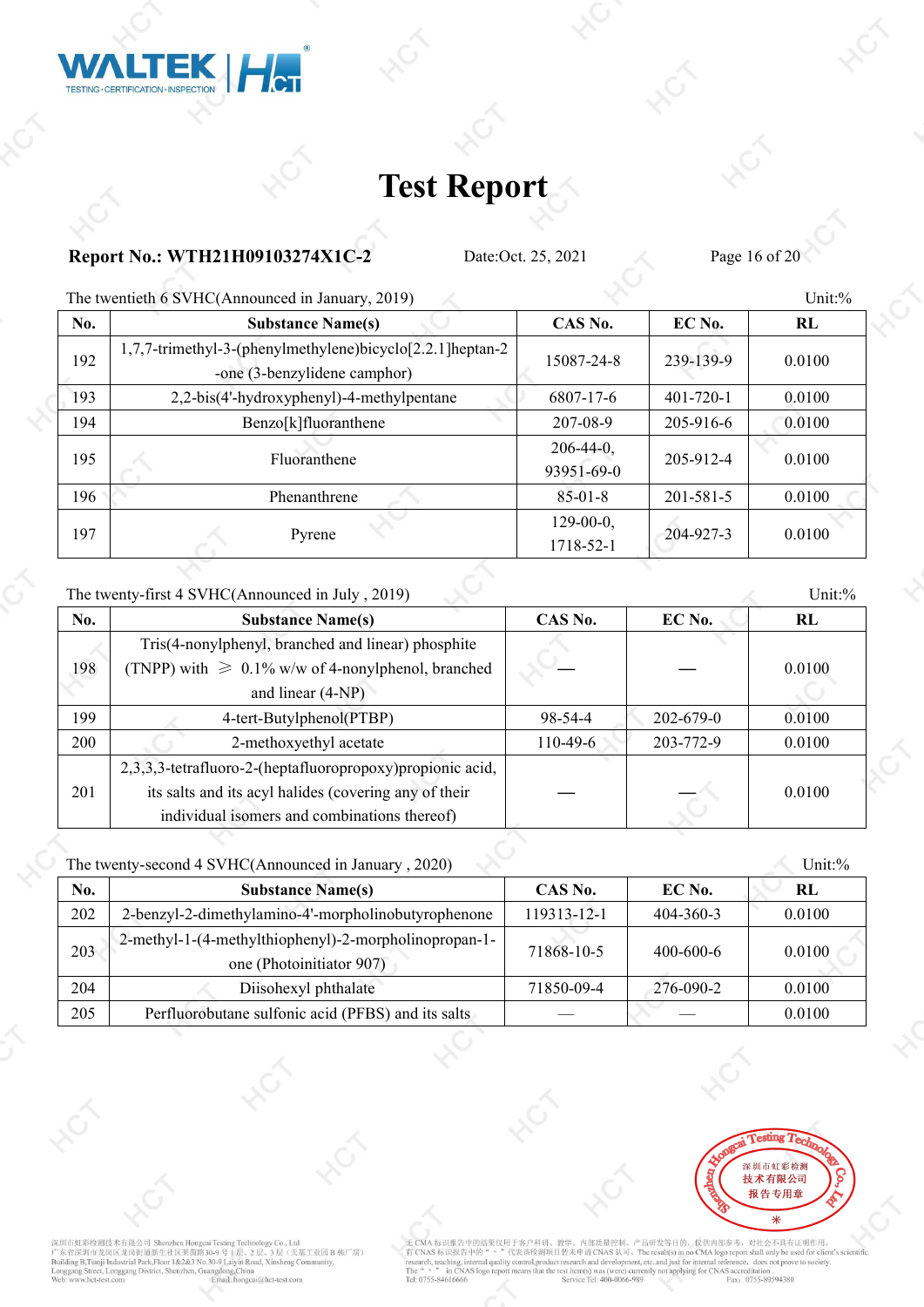### **Report No.: WTH21H09103274X1C-2** Date:Oct. 25, 2021 Page 17 of 20

TEK

TESTING · CERTIFICATION · INSPECTION

The twenty-third 4 SVHC(Announced in June , 2020) Unit: %

 $H_{\rm CT}$ 

| No.  | <b>Substance Name(s)</b>                | CAS No.    | $EC$ No.  | RL     |
|------|-----------------------------------------|------------|-----------|--------|
| 206  | 1-vinylimidazole                        | 1072-63-5  | 214-012-0 | 0.0500 |
| -207 | 2-methylimidazole                       | 693-98-1   | 211-765-7 | 0.0500 |
| 208  | Butyl 4-hydroxybenzoate                 | 94-26-8    | 202-318-7 | 0.0100 |
| 209  | Dibutylbis(pentane-2,4-dionato-O,O')tin | 22673-19-4 | 245-152-0 | 0.0500 |

The twenty-fourth 2 SVHC(Announced in January , 2021) Unit: %

| No. | <b>Substance Name(s)</b>                                                                                                                                                                                             | CAS No.        | EC No.    | RL     |  |
|-----|----------------------------------------------------------------------------------------------------------------------------------------------------------------------------------------------------------------------|----------------|-----------|--------|--|
| 210 | $bis(2-(2-methoxyethoxy)ethyl)$ ether                                                                                                                                                                                | $143 - 24 - 8$ | 205-594-7 | 0.0100 |  |
| 211 | Dioctyltin dilaurate, stannane, dioctyl-, bis(coco acyloxy)<br>derivs., and any other stannane, dioctyl-, bis(fatty)<br>acyloxy) derivs. wherein C12 is the predominant carbon<br>number of the fatty acyloxy moiety |                |           | 0.0500 |  |

#### The twenty-fifth 8 SVHC(Announced in July, 2021) Unit: %

| <b>Substance Name(s)</b>                                                                                                                                                                               | CAS No.                                               | EC No.                              | RL                            |
|--------------------------------------------------------------------------------------------------------------------------------------------------------------------------------------------------------|-------------------------------------------------------|-------------------------------------|-------------------------------|
| 1,4-dioxane                                                                                                                                                                                            | $123-91-1$                                            | $204 - 661 - 8$                     | 0.0100                        |
| 2,2-bis(bromomethyl)propane1,3-diol (BMP)<br>2,2-dimethylpropan-1-ol, tribromo<br>derivative/3-bromo-2,2-bis(bromomethyl)-1-propanol<br>(TBNPA)<br>2,3-dibromo-1-propanol (2,3-DBPA)                   | 3296-90-0<br>36483-57-5<br>1522-92-5<br>$96 - 13 - 9$ | 221-967-7<br>253-057-0<br>202-480-9 | 0.0100                        |
| 2-(4-tert-butylbenzyl) propional dehyde and its individual<br>stereoisomers                                                                                                                            |                                                       |                                     | 0.0500                        |
| 4,4'-(1-methylpropylidene)bisphenol; (bisphenol B))(BPB)                                                                                                                                               | $77-40-7$                                             | $201 - 025 - 1$                     | 0.0100                        |
| Glutaral                                                                                                                                                                                               | $111 - 30 - 8$                                        | 203-856-5                           | 0.0100                        |
| Medium-chain chlorinated paraffins (MCCP) [UVCB<br>substances consisting of more than or equal to 80% linear<br>chloroalkanes with carbon chain lengths within the range<br>from $C14$ to $C17$ ]      |                                                       |                                     | 0.0100                        |
| Orthoboric acid, sodium salt*                                                                                                                                                                          | 13840-56-7                                            | 237-560-2                           | 0.0500                        |
| Phenol, alkylation products (mainly in para position) with<br>C12-rich branched or linear alkyl chains from<br>oligomerisation, covering any individual isomers and/ or<br>combinations thereof (PDDP) |                                                       |                                     | 0.0500<br>esting $T_{\rm eq}$ |
|                                                                                                                                                                                                        |                                                       |                                     |                               |

深圳市虹彩检测技术有限公司 Shenzhen Hongcai Test タルステントのコスティド・R.A. の「StateSchick」<br>おように、「StateSchick」を提案しているのは、「StateSchick」という。<br>
<br>
StateSchick Schick Schick Schick Schick Schick Schick Schick Schick<br>

<br>
StateSchick Schick Schick Schick Schick Schick Schick Schick<br> 3层(天基工业园B栋厂房) Email: h ...<br>cai@hct-test.com

CMA标识报告中的结果仅用于客户科研、教学、内部质量控制、产品研发等目的,仅供内部参考,对社会不具有证明作用。<br>CNAS 标识报告中的 " " "代表该检测项目智未申请 CNAS 认可。The result(s) in no CMA logo report shall only be used for client's scientific<br>search, teaching, internal quality control,produc 无 CMA 标识报告中的结果仅用于客户科研<br>有 CNAS 标识报告中的" 。"代表该检测 The  $\frac{4}{n}$  n  $\frac{1}{n}$  in CNA<br>Tel: 0755-84616666 S accreditation .<br>Fax: 0755-89594380 rvice Tel: 400-0066-989

报告专用章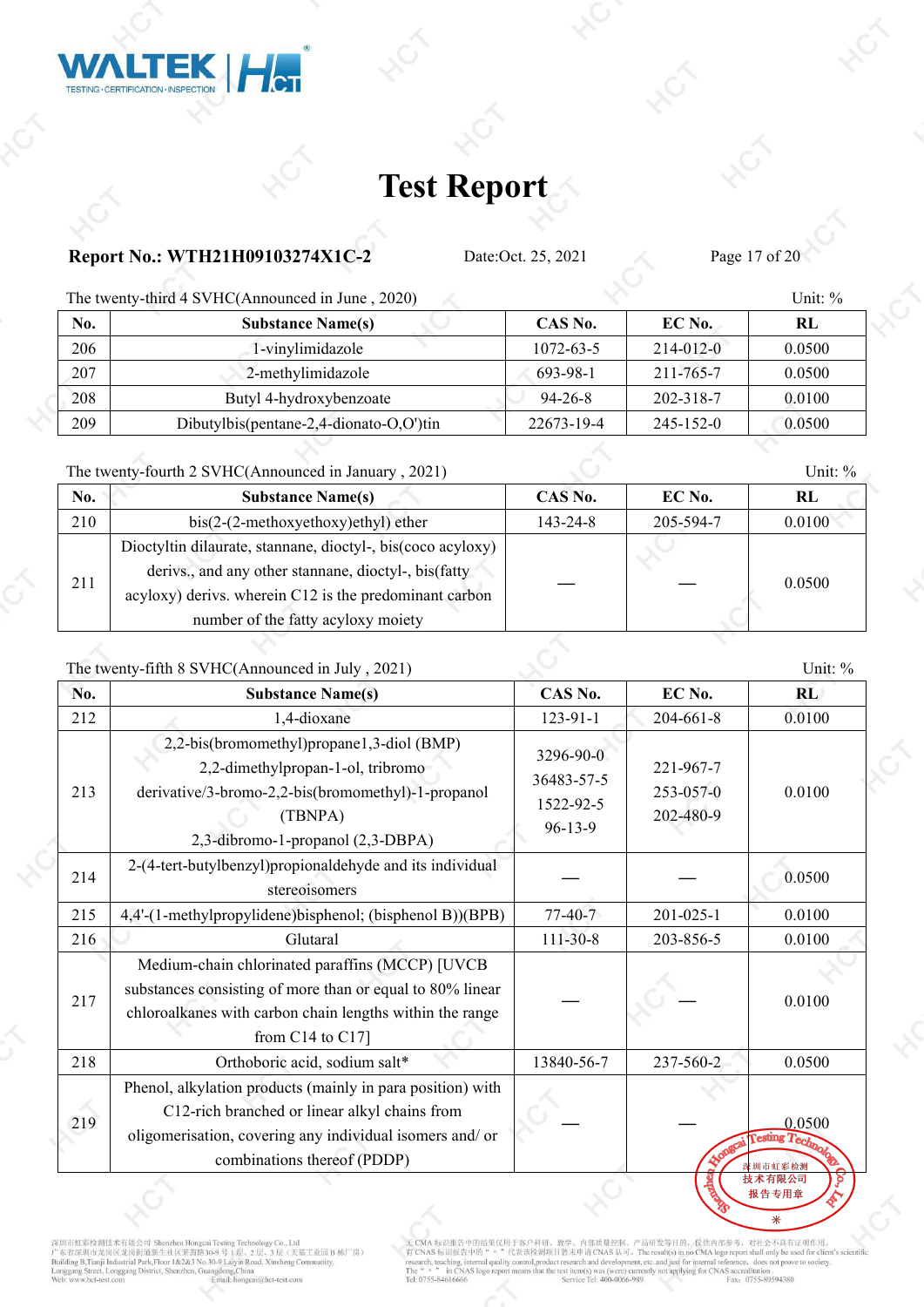![](_page_17_Picture_0.jpeg)

#### **Report No.: WTH21H09103274X1C-2** Date:Oct. 25, 2021 Page 18 of 20

#### **Note:**

**-**0.1%=1000mg/kg=1000ppm

-\*: Inorganic SVHC compounds are obtained by converting the test results of cobalt, chloride, sodium, arsenic, chromium, potassium, lead, boron, zirconium, titanium, tin, phosphorus, calcium, zinc, strontium, molybdenum, aluminum and cadmium elements, and confirmed through the appropriate solvent extraction. At the same time, customers are suggested to check the chemical formula table, to further confirm whether above materials are contained. -\*\*: All refractory ceramic fibres are covered by index number 650-017-00-8 in Annex VI of the Regulation on Classification, Labeling and Packaging of chemical substances and mixtures, the so called CLP Regulation (Regulation(EC) No 1272/2008).

-\*\*\*:C.I.:Colour Index

-\*\*\*\*:Light fractions from distillation

 $-$ <sup> $\circ$ </sup> : In view of the substances are established as UVCB substances(substances of unknown or variable composition, complex reaction products or biological materials) consisting of different and variable constituents, the test results are calculated based on the main constituents of the representative compounds for substances.

 $-$ <sup> $\circ$ </sup>: In view of the substance contain variable substances, the test results are calculated based on main constituents of the representative compounds for the substances, and the test results of the representative compounds are calculated based on the result of specified heavy metal elements.

![](_page_17_Picture_12.jpeg)

市虹彩检测技术有限公司 Shenzhen Hong 去基工业园B栋厂房) 省深圳市龙岗区龙岗街道新生社区莱茵路30-9号 B.Tianii Industrial Park.Floor 1&2&3 No.30-9 Laivin R

品研发等目的, 仅供内部参考, 对社会不具有证明作用 代表该检测项目暂未申请 CNAS 认可。The result(s) in no CMA logo report shall only be used for client's scientific al reference, does not prove to society. arch and develop ent, etc., and just for intern Tal: 0755-8461666 0755-89594380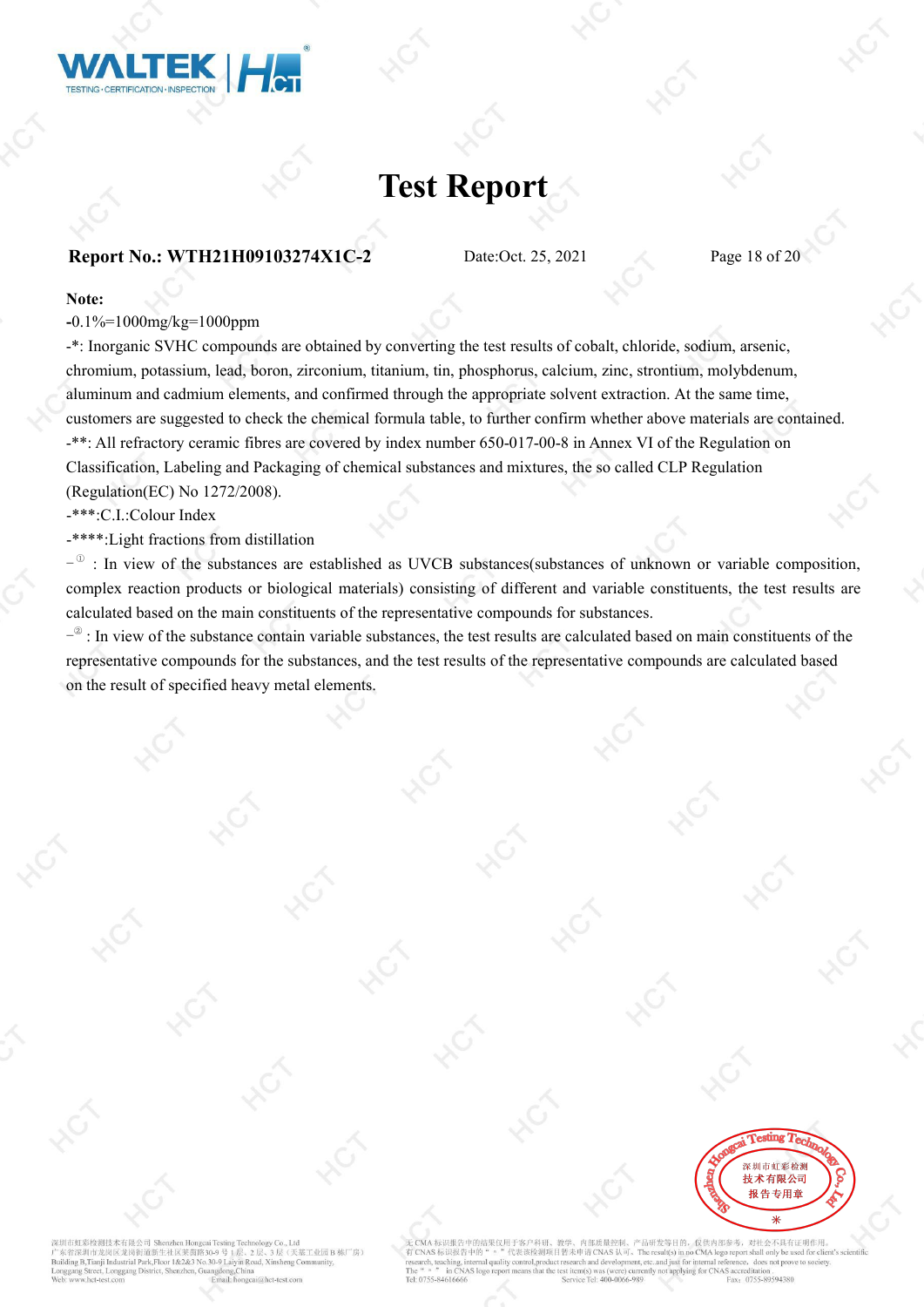![](_page_18_Picture_0.jpeg)

#### **Report No.: WTH21H09103274X1C-2** Date:Oct. 25, 2021 Page 19 of 20

#### **Appendix:**

(1)The chemical analysis ofspecified SVHC is performed by means of currently available analytical techniques against the following SVHC related documents published by ECHA:

http://echa.europa.eu/web/guest/candidate-list-table

These lists are under evaluation by ECHA and may subject to change in the future.

(2)Concerning article(s):

In accordance with Regulation (EC) No 1907/2006, any EU producer or importer of articles shall notify ECHA, in accordance with paragraph 4 of Article 7, if a substance meets the criteria in Article 57 and is identified in accordance with Article 59(1) of the Regulation, if (a) the substance in the Candidate List is present in those articles in quantities totaling over one tonne per producer or importer per year; and (b) the substance in the Candidate List is present in those articles above a concentration of  $0.1\%$  weight by weight (w/w).

Article 33 of Regulation (EC) No 1907/2006 requires supplier of an article containing a substance meeting the criteria in Article 57 and identified in accordance with Article 59(1) in a concentration above 0.1% weight by weight (w/w) shall provide the recipient of the article with sufficient information, available to the supplier, to allow safe use of the article including, as a minimum, the name of that substance in the Candidate List.

#### (3)Concerning material(s):

Test results in this report are based on the tested sample. This report refers to testing result of tested sample submitted as homogenous material(s). In case such material is being used to compose an article, the results indicated in this report may not represent SVHC concentration in such article. If this report refers to testing result of composite material group by equal weight proportion, the material in each composite test group may come from more than one article.

If the sample is a substance or mixture, and it directly exports to EU, client has the obligation to comply with the supply chain communication obligation under Article 31 of Regulation (EC) No. 1907/2006 and the conditions of Authorization of substance of very high concern included in the Annex XIV of the Regulation (EC) No. 1907/2006.

(4)Concerning substance and preparation:

If a SVHC is found over 0.1% (w/w) and/or the specific concentration limit which is set in Regulation (EC) No 1272/2008 and its amendments, client is suggested to prepare a Safety Data Sheet (SDS) against the SVHC to comply with the supply chain communication obligation under Regulation (EC) No 1907/2006, in which:

-a substance that is classified as hazardous under the CLP Regulation (EC) No 1272/2008.

-a mixture that is classified as hazardous under the CLP Regulation (EC) No 1272/2008, when it contains a substance with concentration equal to, or greater than the classification limit as set in Regulation (EC) No. 1272/2008; or

-a mixture is not classified as hazardous under the CLP Regulation (EC) No 1272/2008, but contains either:

(a)a substance posing human health or environmental hazards in an individual concentration of  $\geq 1$  % by weight for mixtures that are solid or liquids (i.e., non-gaseous mixtures) or  $\geq 0.2$  % by volume for gaseous mixtures; or

(b)a substance that is PBT, or vPvB in an individual concentration of  $\geq 0.1$  % by weight for mixtures that are solid or liquids (i.e., non-gaseous mixtures); or

(c)a substance on the SVHC candidate list (for reasons other than those listed above), in an individual concentration of  $\geq 0.1$  % by weight for non-gaseous mixtures; or

(d)a substance for which there are Europe-wide workplace exposure limits.

![](_page_18_Picture_24.jpeg)

深圳市虹彩检测技术有限公司 Shenzhen Hongo 天基工业园B栋厂房) 东省深圳市龙岗区龙岗街道新生社区莱茵路30-9号 B.Tianii Industrial Park.Floor 1&2&3 No.30-9 Laivin Road, X

品研发等目的, 仅供内部参考, 对社会不具有证明作用 代表该检测项目暂未申请 CNAS 认可。The result(s) in no CMA logo report shall only be us 有 CNAS 标识报告中的 does not pr achino oductri earch and develop nt, etc., and just for intern Tel: 0755-8461666  $T_2I_2 400.006$ 0755-89594380